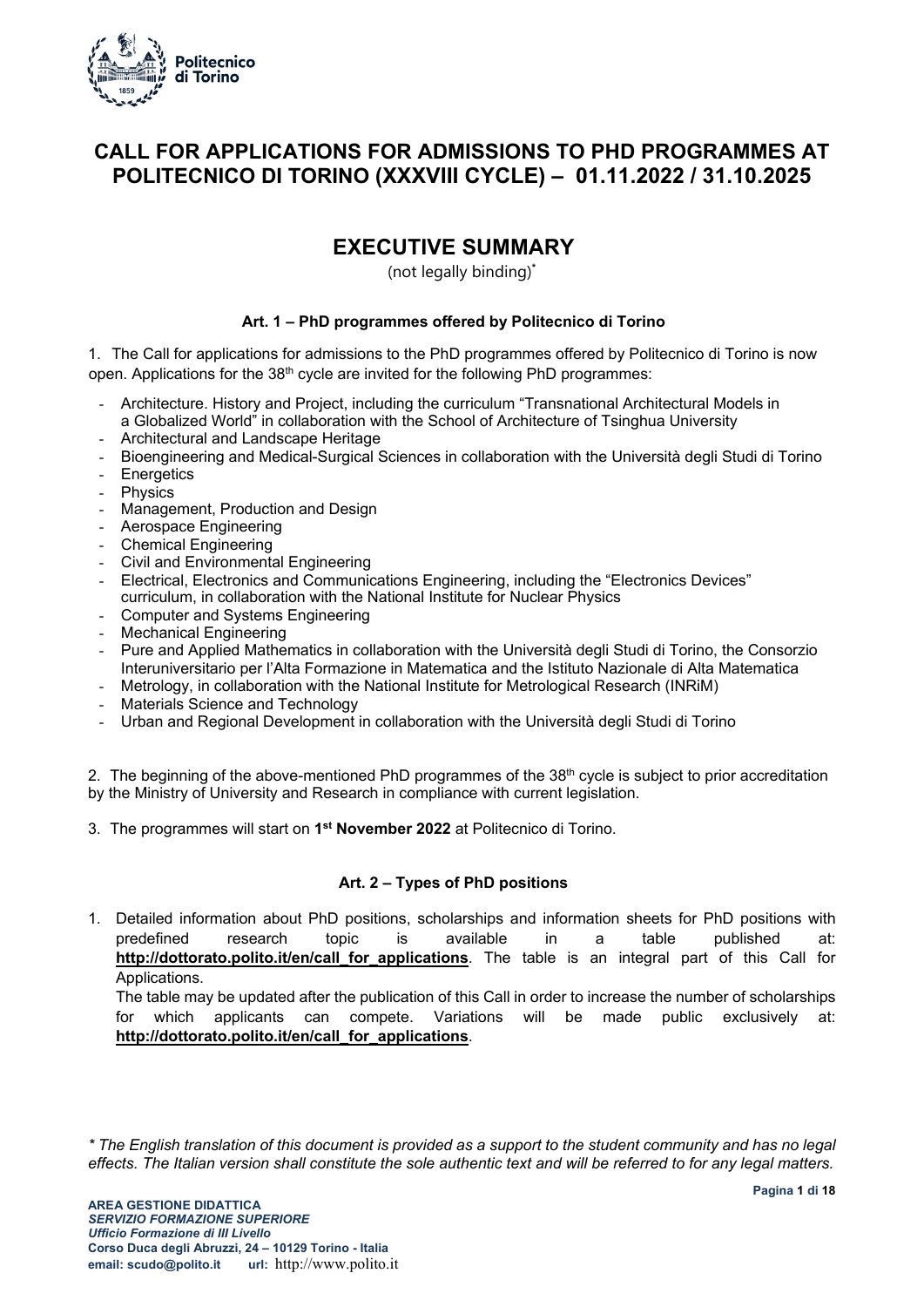

2. The PhD positions offered by Politecnico di Torino are divided into the following categories:

|                                                                                                                                                 | <b>ORDINARY PhD POSITIONS</b>                                                                                                                                                                                                                            |  |  |
|-------------------------------------------------------------------------------------------------------------------------------------------------|----------------------------------------------------------------------------------------------------------------------------------------------------------------------------------------------------------------------------------------------------------|--|--|
| <b>Fully-funded PhD positions</b><br>(with scholarship) <sup>1</sup><br>with own research topic                                                 | All applicants compete for scholarships with own research topic, unless<br>they explicitly renounce their right to receive them.                                                                                                                         |  |  |
|                                                                                                                                                 | Further information on scholarships with own research topic is available at:<br>http://dottorato.polito.it/en/scholarships                                                                                                                               |  |  |
| <b>Fully-funded PhD positions</b><br>(with scholarship) <sup>1</sup> with<br>predefined research topic                                          | Applicants who receive an offer for this kind of PhD position are required to<br>compulsorily conduct their research on the predefined research topic.                                                                                                   |  |  |
|                                                                                                                                                 | Applicants interested to compete for this type of positions are required to<br>select up to a maximum of 5 positions with predefined research topic<br>following the instructions and deadlines referred to in art. 3, par. 3.                           |  |  |
|                                                                                                                                                 | Detailed information about fully-funded PhD positions with predefined<br>research topics is available at http://dottorato.polito.it/en/scholarships                                                                                                      |  |  |
| PhD positions offered in<br>apprenticeship format<br>(dottorato in apprendistato<br>formazione<br>Alta<br>di<br>$\mathbf e$<br><b>Ricerca</b> ) | Applicants who receive an offer for this kind of PhD position can undertake<br>a PhD programme to get a PhD degree while being simultaneously<br>employed by a company with an apprenticeship contract having the same<br>duration of the PhD programme. |  |  |
|                                                                                                                                                 | Applicants must be aged under 30 years when the company hires them.                                                                                                                                                                                      |  |  |
|                                                                                                                                                 | Applicants interested to compete for this type of positions are required to<br>follow the procedure referred to in art. 3, paragraph 3.                                                                                                                  |  |  |
|                                                                                                                                                 | The apprenticeship contract (stipulated in accordance with Legislative<br>decree no. 81/2015) is terminated upon completion of the PhD programme<br>and/or degree conferral.                                                                             |  |  |
|                                                                                                                                                 | Detailed information on the available positions with predefined research<br>topics is available at http://dottorato.polito.it/en/scholarships                                                                                                            |  |  |
| <b>PhD positions without</b><br>scholarships                                                                                                    | Applicants who wish to undertake a PhD programme without receiving any<br>scholarship are required to follow the procedure referred to in art. 3,<br>paragraph 4.                                                                                        |  |  |

| <b>RESERVED PhD POSITIONS</b>                                                                                                   |                                                                                                                                                                                                                                                                                                                                                                                                                                                                                                                   |  |
|---------------------------------------------------------------------------------------------------------------------------------|-------------------------------------------------------------------------------------------------------------------------------------------------------------------------------------------------------------------------------------------------------------------------------------------------------------------------------------------------------------------------------------------------------------------------------------------------------------------------------------------------------------------|--|
| PhD positions reserved to<br>recipients of scholarships<br>granted by Governments<br>or by national or foreign<br>public bodies | These positions are offered to the applicants who are declared eligible for<br>admission at the end of the selection process following the order of the<br>ranking list (see art. 10 paragraph 3) and are recipients of a scholarship<br>funded by a Government or by a national/foreign public body.<br>Recipients of a scholarship offered by the Southern University of Science<br>and Technology who are not Chinese citizens must follow the instructions<br>and requirements referred in art. 5 and art. 8. |  |
| PhD positions reserved to<br>the POLITO-PHD-CHINA<br>project                                                                    | These positions are reserved to Chinese citizens who are recipients of a<br>scholarship funded by the China Scholarship Council or by the Southern<br>University of Science and Technology.<br>Applicants interested in these positions must follow the instructions referred<br>to in Annex 1.                                                                                                                                                                                                                   |  |

1 For scholarships funded by an external institution, enrolment is subject to the subscription of a specific agreement between Politecnico di Torino and the financing institution.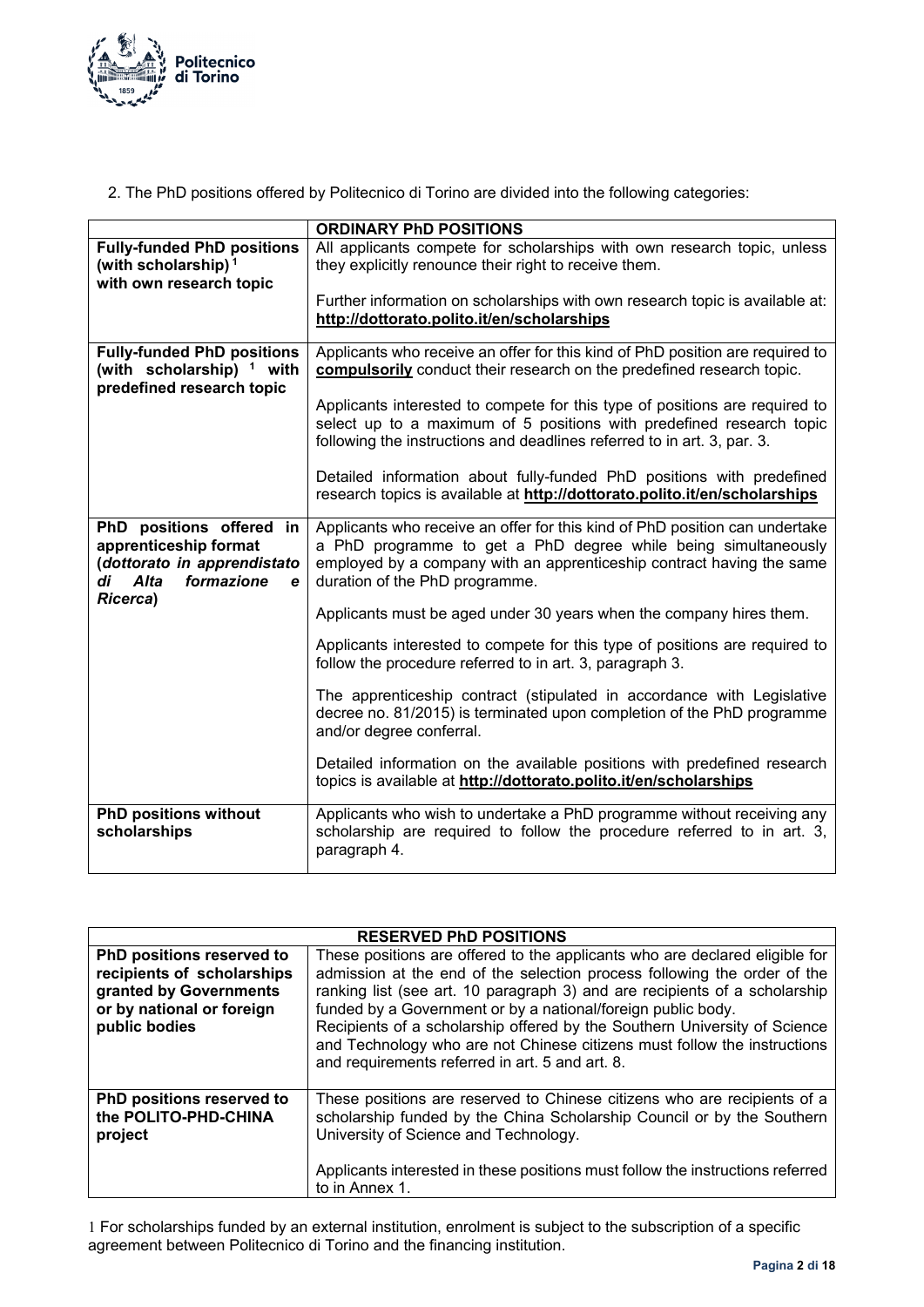

| PhD positions reserved to<br>the POLITO for REFUGEES<br>project | These positions are reserved to individuals with international protection.<br>Applicants interested in these positions must follow the instructions referred<br>to in Annex 2.                                                                                                                                                                                                                                                                                                                                                                                                                                                                                                                                |
|-----------------------------------------------------------------|---------------------------------------------------------------------------------------------------------------------------------------------------------------------------------------------------------------------------------------------------------------------------------------------------------------------------------------------------------------------------------------------------------------------------------------------------------------------------------------------------------------------------------------------------------------------------------------------------------------------------------------------------------------------------------------------------------------|
| PhD positions reserved to<br>research fellows                   | These positions are offered to the applicants who are declared eligible for<br>admission at the end of the selection process following the order of the<br>ranking list (see art. 10 paragraph 3) and are already holders of a research<br>grant (assegno di ricerca).<br>The number of positions reserved to research fellows is equal to half of the<br>number of ordinary positions for each PhD programme, rounded up to the<br>nearest unit.<br>The topic of the research fellowship and the topic of the PhD thesis must<br>be the same. The Academic Board may give a binding opinion on the<br>compatibility of the two activities.<br>Research fellowships are not compatible with PhD scholarships. |

3. This Call for applications (38<sup>th</sup> cycle) is also open to possible applicants selected by special Boards within the framework of specific international mobility programmes in which Politecnico di Torino is involved.

### **Art. 3 – PhD scholarships and PhD positions offered in apprenticeship format**

1. PhD scholarships last one year and are renewed from year to year provided that PhD candidates have fulfilled the coursework requirements and have been admitted to the next year by the Academic Board. Scholarships are paid for a maximum of three years.

2. The gross annual amount of a PhD scholarship for 2022 is **€ 18.854,52**, including social security contributions charged to the scholarship recipient. The net monthly rate is **€ 1386** (unless welfare rates change). Scholarship recipients are exempted from paying the local income tax and the personal income tax (IRPEF). The scholarship amount is subject to the deductions of the INPS contributions (*Gestione Separata*), two thirds of which are charged to Politecnico di Torino and one third is borne by the recipient. The amount of the scholarship will be increased by 50% proportionally to any periods of study and research abroad in accordance with current legislation.

3. Applicants interested in one or more PhD scholarships with predefined research topic and/or in any PhD positions offered in apprenticeship format (*apprendistato di Alta formazione e Ricerca*) with predefined research topic must carefully check the research topic and competencies required to carry out the specific research project, illustrated in the information sheet of each scholarship (they can call the Principal Investigator, if needed) and on the Apply@polito platform (see art. 6, par. 1). Applicants **are required to select up to a maximum of 5 options** starting from **5 days before the beginning of the interviews** of the relevant PhD programme and **until 12.00 a.m. (noon, CET) of the day before the interview**.

4. Applicants who want to compete for a PhD position but renounce any PhD scholarship (either with predefined research topic or with own research topic) or applicants who do not wish to compete for any PhD position offered in apprenticeship format must explicitly renounce their right to receive them. They are required to follow the on-line procedure available on the **Apply@polito.it** platform (see art. 6, paragraph 1) and select the scholarship-waiver option, starting from **5 days before the beginning of the interviews** of the relevant PhD programme and up to 12.00 pm (noon, CET) of the day before that the interviews begin. **Choices cannot be modified.** 

5. The following categories of applicants cannot receive any PhD scholarship:

- **a)** individuals who have already received a scholarship for a PhD programme in Italy;
- **b)** civil servants who are on special leave but still receive their salary and social security contributions.
- **c)** research fellows /*assegnisti di ricerca* (see art.10, paragraph 6).
- **d)** individuals who have a contract of "*Alta Formazione e Ricerca*" (art. 45 of Legislative Decree no. 81/2015).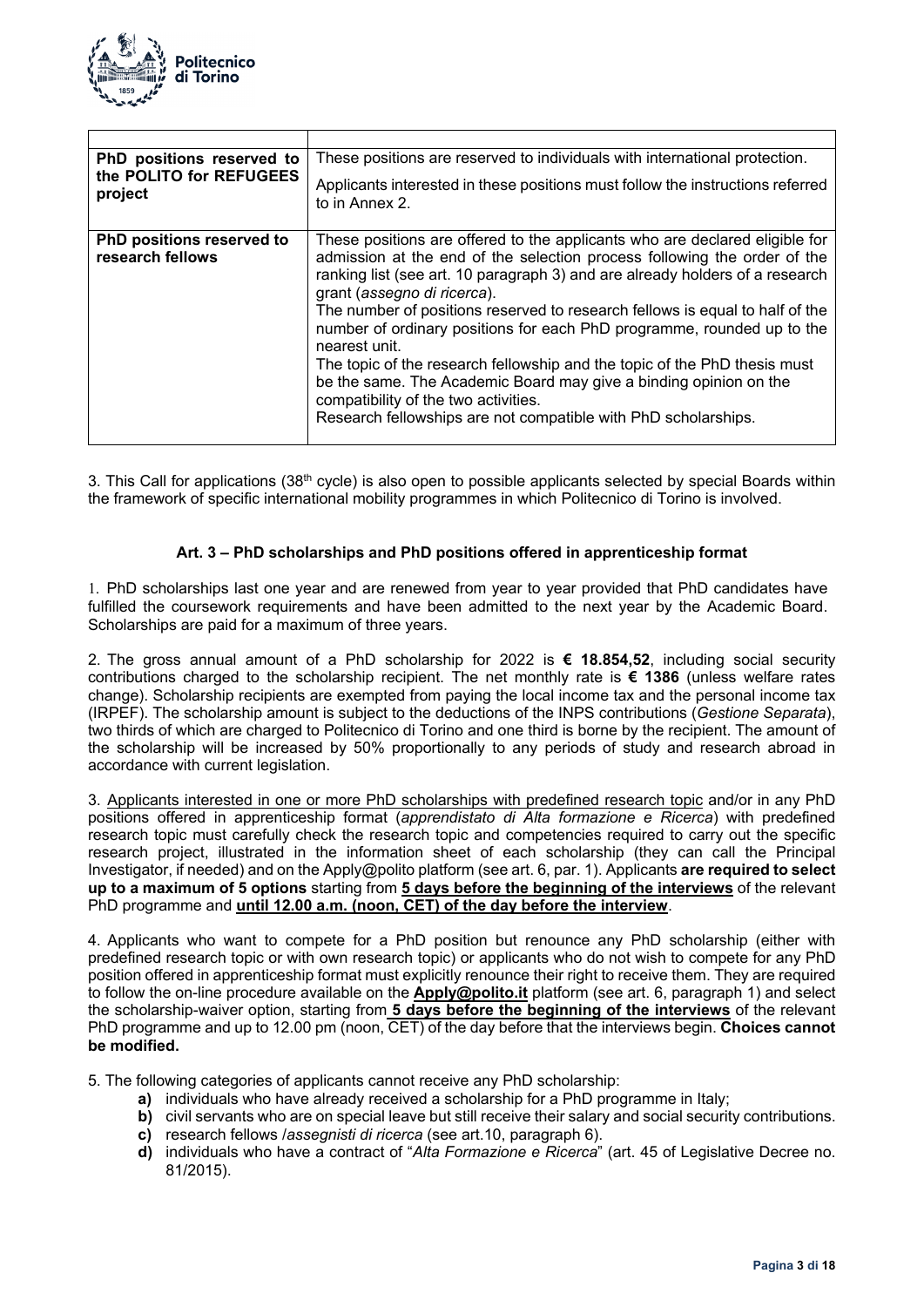

### **Art. 4 – Sessions of the Call**

1. The PhD selection process for admissions to the PhD programmes of the 38<sup>th</sup> cycle is organized in three separate sessions, hereinafter referred to as the "**first session**", "**second session**" and "**third session**". The third session only includes fully-funded PhD positions paid by funds (38<sup>th</sup> cycle) which may become available after the first and the second session take place.

2. Admitted candidates who are offered a fully-funded PhD position (with scholarship) in the first session may receive a pre-PhD scholarship to carry out their research project for a maximum pf 6 months (see art. 12).

### **Art. 5 – Admission requirements**

- 1. Applicants can apply for admission to the selection process for Politecnico di Torino PhD programmes if they meet the following requirements:
	- **a)** Italian or non-Italian citizens who already hold a Master's degree with the minimum grades illustrated in par. 2 of this article on the closing date of each session (see art. 6, paragraph 1).
	- **b)** Italian or non-Italian citizens who are going to earn the required academic degree no later than **30th April 2022** for the first session2 and no later than **31st October 2022** for the second and the third session. In these cases, they will be admitted to the selection process "with condition". Failure to earn the academic degree with the minimum grades illustrated in par. 2 (by the above-mentioned deadlines entails that these applicants will not be admitted to the PhD programme.

2. Applicants will be admitted to the selection process if they meet the following admission requirements. Applicants who fail to meet one of the admission requirements will be excluded from the selection process:

| Applicants with an academic qualification (2nd)<br>level) earned in Italy                                                                                                                                                                                                                                                  | Applicants with an academic qualification (2nd)<br>level) earned abroad and recognized as valid<br>(see the following paragraph 4) |  |
|----------------------------------------------------------------------------------------------------------------------------------------------------------------------------------------------------------------------------------------------------------------------------------------------------------------------------|------------------------------------------------------------------------------------------------------------------------------------|--|
| Master's degree (Laurea<br><b>Magistrale</b> )<br>with<br>minimum final grade: 95/110<br>or                                                                                                                                                                                                                                | <b>Second-level academic degree</b> (as defined by the<br>Bologna Process) or Master's degree (see par. 4 of<br>this article)      |  |
| Laurea specialistica or academic degree awarded<br>within the meaning of the university system pre-<br>dating DM no. 509 of $3rd$ November 1999, as<br>amended by DM no. 270 of $22nd$ October 2004 – with<br>minimum final grade: 95/110                                                                                  | and<br><b>Valid GRE® General Test, which applicants must</b><br>have already obtained by the application deadline.                 |  |
| or                                                                                                                                                                                                                                                                                                                         |                                                                                                                                    |  |
| Master's degree to be obtained before the deadlines<br>specified in paragraph 1, provided that<br>the average grade of all the exams is equal to or<br>greater than 25/30. In this case, applicants must<br>graduate with a minimum final grade of 95/110,<br>otherwise they will not be admitted to the PhD<br>programme. |                                                                                                                                    |  |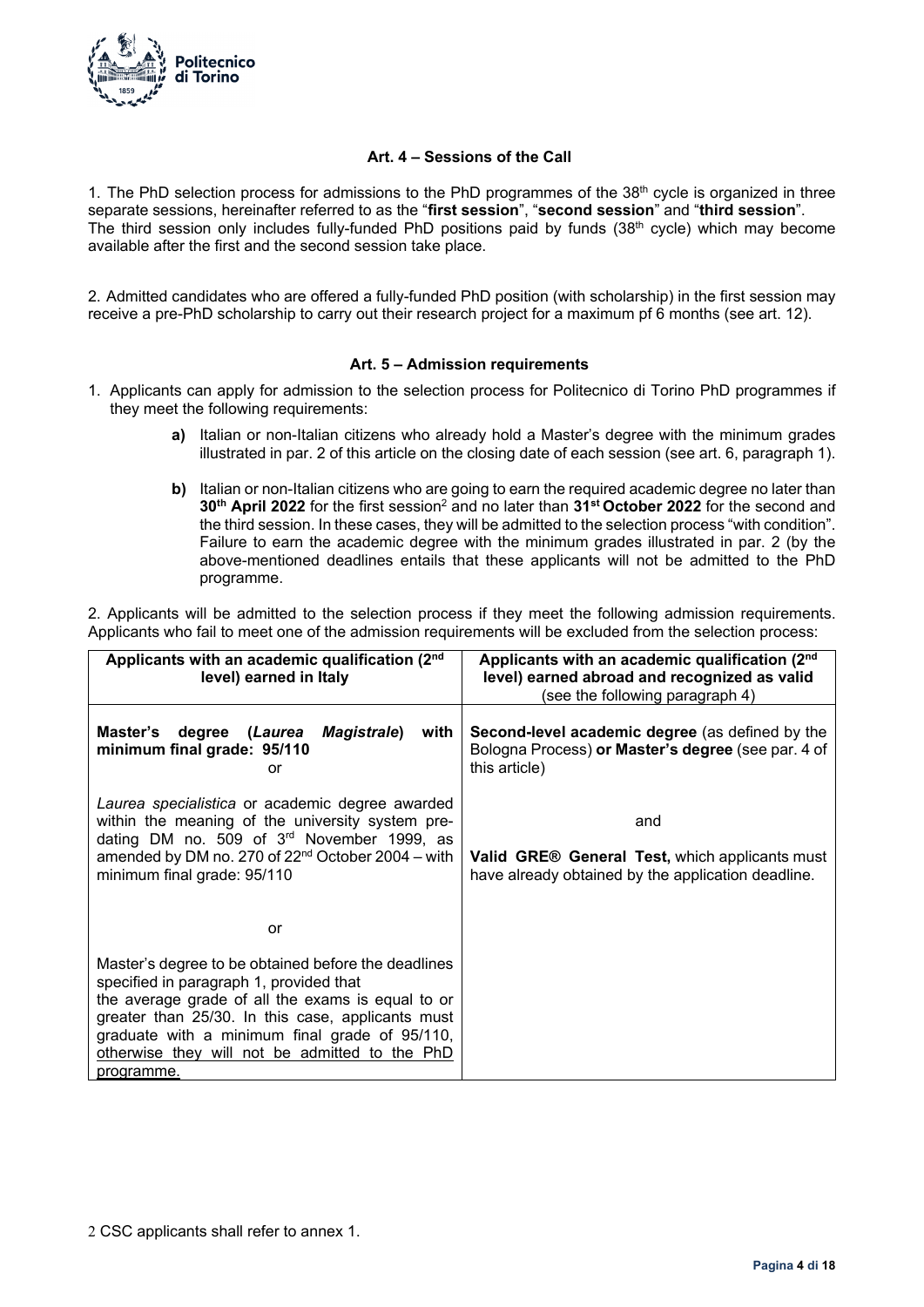

- 3. **All candidates are required to prove their knowledge of the English language by showing one of the following English language certificates.** Certificates are valid regardless of when they were awarded. **Certificates which are not listed below will not be accepted as proof of knowledge of the English language**.
	- IELTS: minimum score 5.0;
	- one of the language certificates accepted in substitution for IELTS 5.0 by Politecnico di Torino and listed in the table "Table of 04/12/2017 updated on 26/11/2021 (transitional period)" available at: **https://didattica.polito.it/cla/en/certificates**

Applicants with a Bachelor's or a Master's degree awarded by a university where English is the medium of instruction are exempted from presenting an English language certificate. In this case, the university must specify that "The medium of instruction is English".

**Also** applicants who do not have an English language certificate can submit their application, but in this case they will be admitted to the selection process "with condition" and must present one of the above-mentioned language certificates upon enrolment (see art.11, paragraph 2) **absolutely no later than 31st October 2022**. Failure to do so entails that they will not be admitted to the PhD programme.

4. **Applicants with a non-Italian academic qualification** can be admitted to a PhD programme only if they have a second-level degree (as defined by the Bologna Process) or a Master' degree awarded by an officially recognized academic institution which grants admission to PhD programmes in the country of origin.

The University Board referred to in art. 7 decides on the eligibility of non-Italian academic qualifications for the sole purpose of admission to the selection process for  $PhD$  programmes of the  $38<sup>th</sup>$ cycle. Applicants who intend to request this recognition must attach the following documents to their application form:

- Certificate or self-declaration (see Annex 4) of their second-level degree/Master's degree with final grade, if already obtained;
- Certificate or self-declaration (see Annex 4) of their transcript of records, with the list of all the exam grades obtained during their Master's degree programme;
- Any other document which can be useful for recognizing the qualification (for instance: Diploma Supplement, statement of validity, certificate of validity issued by ENIC\_NARIC centres).

The above-mentioned documents must be issued by the university of origin in one of the following languages: Italian, English, French, Portuguese or Spanish, Failure to do so entails the exclusion of the applicants from the selection process.

The University Board decides on the recognition of non-Italian academic qualifications based on the documents attached to the application. This evaluation is possible only if the documents submitted by the applicant provide all the necessary information (type of degree, duration of the programme, official name of the university which awarded the degree, date of degree conferral, grade etc.). The Board may not admit an applicant to the selection process if the documents do not provide enough information for evaluation.

### 5. The following **limitations** apply **to admissions to PhD programmes:**

- individuals who are enrolled in a PhD programme without a scholarship are allowed to enrol in a different PhD programme, if admitted, provided that they withdraw from the previous PhD programme and start over from the first year;
- applicants who have accepted an offer of admission for a position in a specific session cannot take part in the selection process for the next session in the same PhD cycle.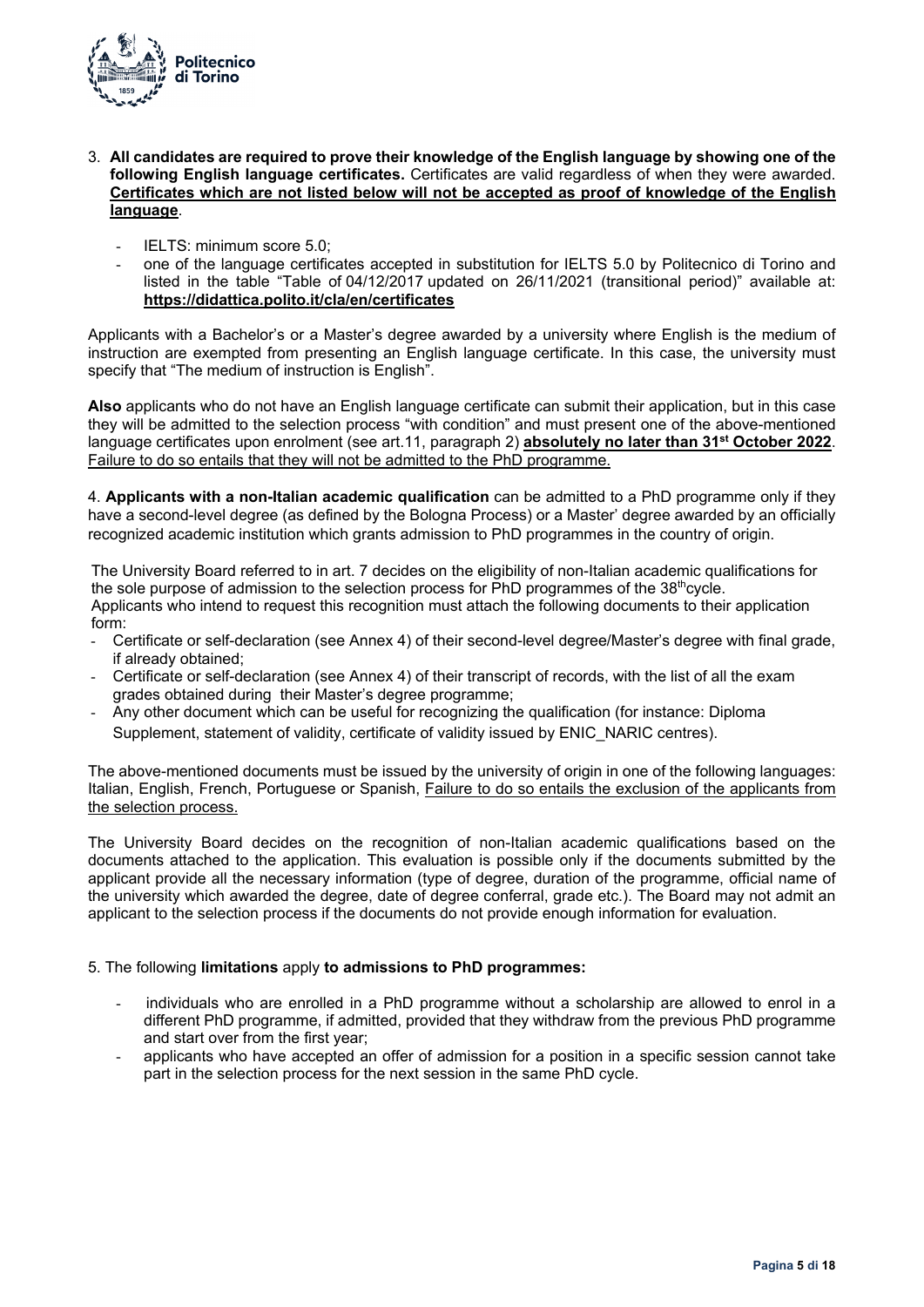

### **Art. 6 – Application submission**

- 1. Application forms must be submitted **by 12.00 p.m. (noon CET)** of:
	- 28<sup>th</sup> February 2022 for the first session;
	- 1<sup>st</sup> June 2022 for the second session:
	- 22<sup>nd</sup> September 2022 for the third session.

Applications must be submitted online **exclusively** on the **Apply@polito.it platform** which is accessible from the homepage of Politecnico di Torino website **https://www.polito.it/index.php?lang=en.** 

Applicants who log into the Apply@polito.it platform **for the first time** and do not have a Politecnico student ID number (s-number) are required to make a **registration to the Apply@polito platform**.

**Graduates** and **graduands** from **Politecnico di Torino** must log into the Apply@polito platform using their credentials (user: S+number – password: date of birth, in the format "ddggyyyy" or changed password).

#### **Application deadlines are mandatory; late applications or applications submitted using a procedure different from the one specified in this paragraph will be rejected.**

Politecnico di Torino encourages all applicants to submit their online applications ahead of the deadline. It is the applicants' responsibility to verify that the application process has been completed correctly, including the payment mentioned in paragraph 3 of this article. The University will not accept any claims for malfunctions of the online system due to network overloading close to the deadline.

The dates of the selection process and the results will be published on the website section Admission – Results and Ranking Lists at http://dottorato.polito.it/en/results\_and\_rankings

### **This publication is considered valid for all legal purposes as an official notification. Politecnico di Torino will not send any individual message to the applicants.**

Possible further updates regarding the selection process will be sent to the applicants **exclusively** by e-mail using the e-mail address provided in the application form.

| a) | A copy of a valid identification document                                                                                                                                                                                                                                                                                                                                                                                                                                                                                                                                                                   | Both front and back side with picture and<br>signature.                                                                                                                                                                                                                         |
|----|-------------------------------------------------------------------------------------------------------------------------------------------------------------------------------------------------------------------------------------------------------------------------------------------------------------------------------------------------------------------------------------------------------------------------------------------------------------------------------------------------------------------------------------------------------------------------------------------------------------|---------------------------------------------------------------------------------------------------------------------------------------------------------------------------------------------------------------------------------------------------------------------------------|
| b) | Certificate or self-declaration (see Annex 3) with the<br>information on the academic background:                                                                                                                                                                                                                                                                                                                                                                                                                                                                                                           | In the event that applicants have two (or<br>more) Master's degrees (2 <sup>nd</sup> level) or<br>equivalent degrees, they must state in                                                                                                                                        |
|    | Bachelor's degree (first-level degree), with final<br>grade, date and place of conferral;<br>Master's degree (Laurea Magistrale - second-level<br>degree) or equivalent qualification, as specified in art.<br>5, paragraph 1), with final grade, date and place of<br>conferral, if already awarded;<br>List of the exams taken during the entire academic<br>path, with grades, dates and places of the exams.                                                                                                                                                                                            | their application form which qualification<br>they want to use to compete for admission<br>to the PhD programme.<br>The other degrees must be attached under<br>the section "Ogni altro documento" (i.e. Any<br>Other Document") as provided for by letter<br>i) of this table. |
|    | Diploma supplement of the Bachelor's and Master's<br>degree programmes attended by the applicant, if<br>available                                                                                                                                                                                                                                                                                                                                                                                                                                                                                           | Graduates and graduands from Politecnico<br>di Torino do not need to attach the above-<br>mentioned certificates/self-declarations.                                                                                                                                             |
| c) | English language certificate or self-declaration (see<br>Annex 4) to prove knowledge of the English language<br>(art. 5, paragraph 3), if already obtained.                                                                                                                                                                                                                                                                                                                                                                                                                                                 | With score, date and place of examination,<br>if already obtained.                                                                                                                                                                                                              |
| d) | <b>Abstract of Master's thesis</b>                                                                                                                                                                                                                                                                                                                                                                                                                                                                                                                                                                          | In English.<br>Max length: 4.000 characters (spaces<br>included).                                                                                                                                                                                                               |
| e) | Short statement of purpose (SOP) on the applicant's<br>research interests and motivations for undertaking<br>a PhD programme: this document must be coherent<br>with the research project of the PhD programme the<br>candidate is applying at.<br>Applicants must highlight their scientific background in<br>the topics that will studied during the PhD programme<br>they are applying for. Applicants need to emphasize their<br>ability to engage with one or more research topics and<br>must clarify their motivations, objectives, aspirations and<br>personal inclination for the research topics. | In English<br>Max length:<br>4.000<br>characters<br>(spaces<br>included).<br>In the event that applicants apply for<br>admission to more than one PhD<br>programme, they can attach a statement of<br>purpose for each PhD programme.                                           |

2. Applicants are required to attach the following documents to their application: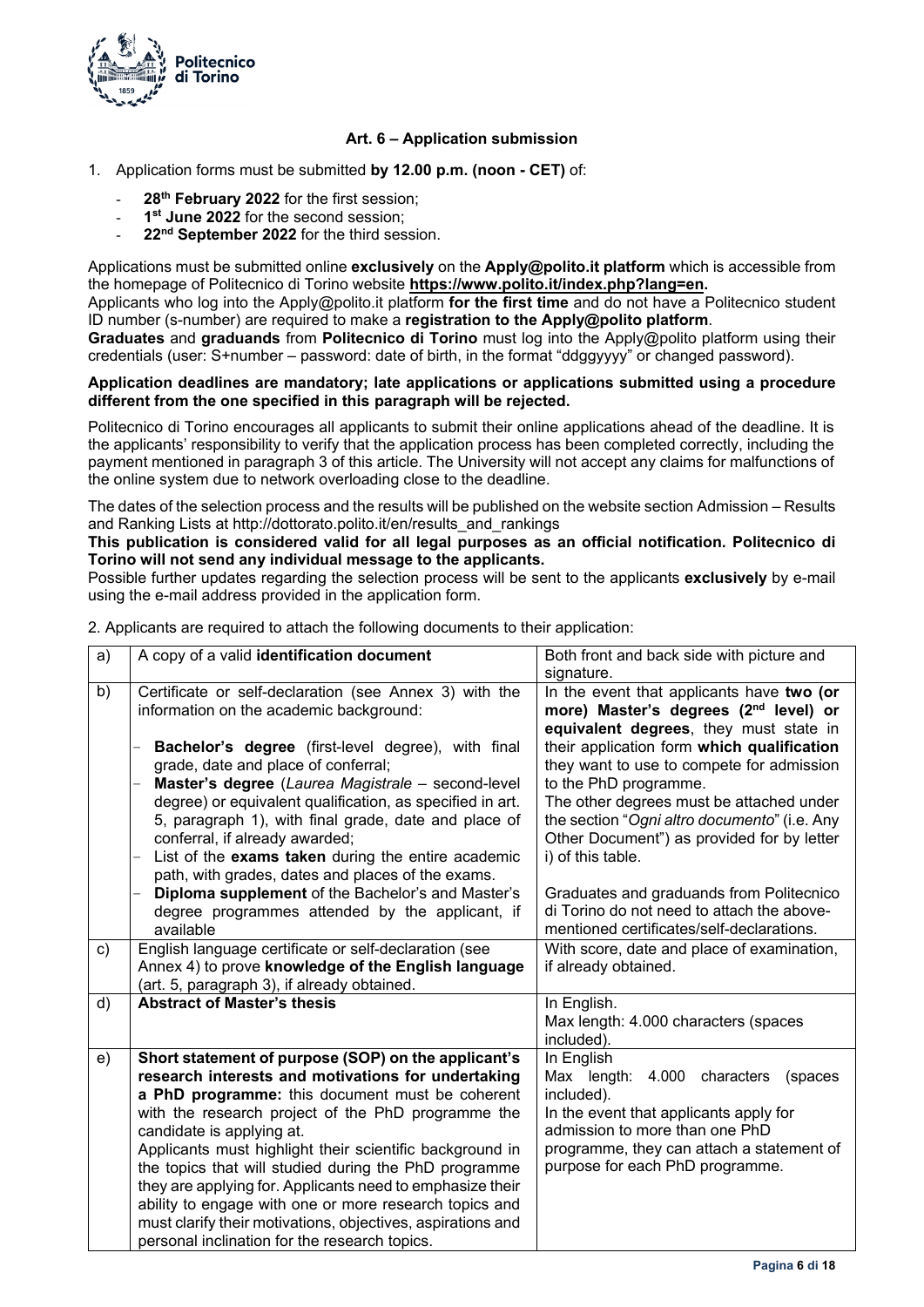

| $f$ )        | Name and e-mail address of two referees which can<br>be contacted by the Admissions Committee to get useful<br>information for the evaluation of the application. | Preferably one faculty member from<br>Politecnico di Torino and one faculty<br>the<br>staff<br>member<br>of<br>another<br>on<br>(Italian<br>international<br>university<br><b>or</b><br>university) $3$ .<br>For PhD programmes in cooperation with<br>other institutions, the PoliTo faculty member<br>can be replaced by a faculty member<br>pertaining to the partner institution. |
|--------------|-------------------------------------------------------------------------------------------------------------------------------------------------------------------|---------------------------------------------------------------------------------------------------------------------------------------------------------------------------------------------------------------------------------------------------------------------------------------------------------------------------------------------------------------------------------------|
| g)           | Valid GRE® General Test (5 years since the test<br>date), obtained before the application deadline.                                                               | Applicants need to enter Politecnico di<br>Torino as "Recipient" by selecting code<br>"6994" during the GRE Test examination.<br>Or, if the GRE Test has already been<br>taken, applicants need to add code 6994<br>via the ETS website.<br>Politecnico is not responsible for any<br>communication delays caused by ETS.                                                             |
| h)           | <b>Publications</b>                                                                                                                                               |                                                                                                                                                                                                                                                                                                                                                                                       |
| $\mathsf{i}$ | Any other document which applicants deem useful for<br>the purpose of evaluating their application                                                                | For instance: other Bachelor's or Master's<br>degrees, prizes and awards, professional<br>experience, any other<br>document useful for the purpose of<br>declaring an applicant suitable for<br>admission to a PhD programme, etc.                                                                                                                                                    |

The documents listed under letter b) must be written in Italian, English, French, Portuguese or Spanish by the issuing University.

**Applications for the selection process include all the above-mentioned attachments, of which they are integral part, and must be written in the form of a lawful self-declaration (in accordance with art. 46 and 46 of DPR no. 445/2000 and subsequent amendments). The documents attached to the application form must be written in the form of self-certificates or** *dichiarazioni sostitutive di atto di notorietà* **as provided for by the law. The application made by the candidate must include all the necessary information for the evaluation of the academic qualification and the verification of its truthfulness. Failure to include even a single element entails that the qualification will not be evaluated.** 

Applicants are not allowed to upload any additional document **after submitting their application**. For this reason, for applicants admitted to the selection process "with condition", Politecnico di Torino will take into account the average grade of the exams taken during the Master's degree programme instead of the final grade.

Politecnico di Torino will not take into consideration any declaration, qualification, publication or request to modify submitted documents after the closing date of this Call. Politecnico di Torino will evaluate exclusively the qualifications already obtained by the applicant before the closing date of the Call and submitted in accordance with the instructions provided in this Call.

3. **Applicant are required to pay a non-refundable fee (€ 30.00) for each application.** This amount must be paid by credit card (VISA, MasterCard) at the end of the application process.

**The application process is finalized and valid only after the payment of the above-mentioned fee.**  Applications cannot be modified after the payment takes place.

4. In their application form, applicants must declare under their own responsibility that:

- they are aware that the originality of their publications and papers presented for admission to the programme or produced during a PhD programme at Politecnico di Torino may be checked with an anti-plagiarism software;

 - they are not enrolled in any other university programme (expect for what is provided for by art. 5) or,

- they are enrolled in another university programme (Bachelor degree, Master degree, Specializing Master, Postgraduate School, PhD) but undertake to withdraw from it before enrolling in the PhD programme at Politenico di Torino;

- they are working on the date of application submission or they will be working on 1/11/2022 (start date of the PhD programme), except for applicants who intend to receive a pre-PhD scholarship (see art. 12)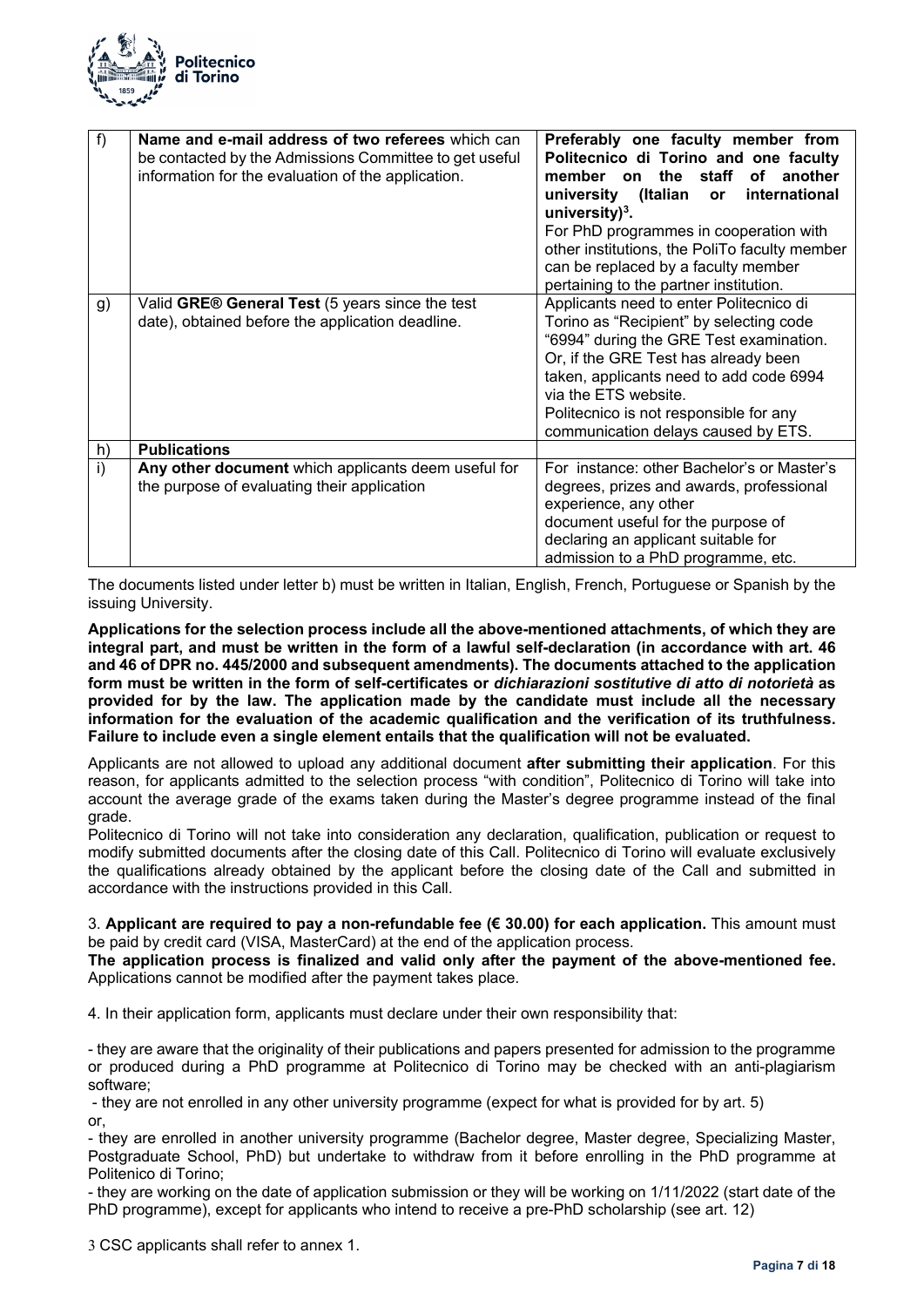

### **Art. 7 – Assessment of the admission requirements for the selection process**

1. After the closing date for application submission, a dedicated **University Board**, appointed by the Rector, verifies if the applicants meet the admission requirements for the selection process listed in art.5. The result of this assessment will be published on the Doctoral School website: **http://dottorato.polito.it/en/results\_and\_rankings**.

2. Politecnico di Torino reserves itself the right to make sample checks on the declarations and documents presented by the applicants. The University can therefore decide on the exclusion of an applicant from the selection process at any time due to unfulfilled admission requirements.

3. Politecnico di Torino also reserves itself the right to conduct controls in accordance with art. 71 and sub. of DPR no. 445 of 28. The University reserves itself the right to check the truthfulness of the documents and self-declarations submitted by the PhD student at any time (including after enrolment). In the event of false declarations, the University will adopt appropriate measures, without prejudice to penal liability deriving from such behaviour.

### **Art. 8 – Assessment criteria**

1. Applicants will be assessed for admission to the PhD programme they have chosen based on their motivations, academic background, competencies, expertise and research skills, which can be deduced from the documents attached to their application form and from the interview.

2. Applicants will be assessed by **a specific Admissions Committee for each PhD programme**, appointed by the Rector and staffed by minimum 3 members chosen from among tenured faculty members and permanent researchers or other professionals with competencies in the specific research field for PhD programmes organized in cooperation with other institutions (see list in art. 1). The Admissions Committee can also be composed of international and/or Italian research experts, chosen from among members of public or private academic or research institutions and centres, for the sole purpose of evaluating the eligibility of the applicants who compete for the scholarships offered by external donors.

The composition of the **Admissions Committees** is published on the Doctoral School webpage at: **http://dottorato.polito.it/en/evaluation\_candidates.**

- 3. The Admissions Committee can assign a maximum of 100 points to each applicant divided as follows:
	- qualifications: maximum 40 points as detailed in the table below;
	- statement of purpose (SoP) on the applicant's research interests and motivations for undertaking a PhD programme and recommendations given by the referees: maximum 20 points;
	- interview: maximum 40 points.

| Applicants with an academic qualification (2nd)<br>level) awarded in Italy                                                                                                                                                                                      | Applicants with an academic qualification (2nd)<br>level) awarded abroad and recognized as valid                                                                                                     |  |  |
|-----------------------------------------------------------------------------------------------------------------------------------------------------------------------------------------------------------------------------------------------------------------|------------------------------------------------------------------------------------------------------------------------------------------------------------------------------------------------------|--|--|
| <b>Qualifications</b>                                                                                                                                                                                                                                           | <b>Qualifications</b>                                                                                                                                                                                |  |  |
| qualifications (art. 6, paragraph 2, letter b, c, d,<br>g, h, i): publications count towards this score up<br>to a maximum of 10 points and the Master's<br>degree final grade or average grade of the<br>exams <sup>4</sup> counts up to a maximum of 8 points | qualifications (art. 6, paragraph 2, letter b, c, d, g,<br>h, i): publications count towards this score up to a<br>maximum of 10 points and the GRE <sup>5</sup> Test up to a<br>maximum of 8 points |  |  |
| maximum 40 points                                                                                                                                                                                                                                               | maximum 40 points                                                                                                                                                                                    |  |  |
| Statement of purpose (SoP) on the applicant's research interests and motivations for undertaking a PhD                                                                                                                                                          |                                                                                                                                                                                                      |  |  |
| programme (art. 6, paragraph 2, lett. e), and recommendations given by the referees listed in the application                                                                                                                                                   |                                                                                                                                                                                                      |  |  |
| form (art. 6, comma 2, letter f).                                                                                                                                                                                                                               |                                                                                                                                                                                                      |  |  |
| maximum 20 points                                                                                                                                                                                                                                               |                                                                                                                                                                                                      |  |  |
| Interview                                                                                                                                                                                                                                                       |                                                                                                                                                                                                      |  |  |

### **maximum 40 points**

4 In case the M.Sc. degree title has not been obtained yet (art. 5 paragraph 2)

5 Points assignment table (annex 2)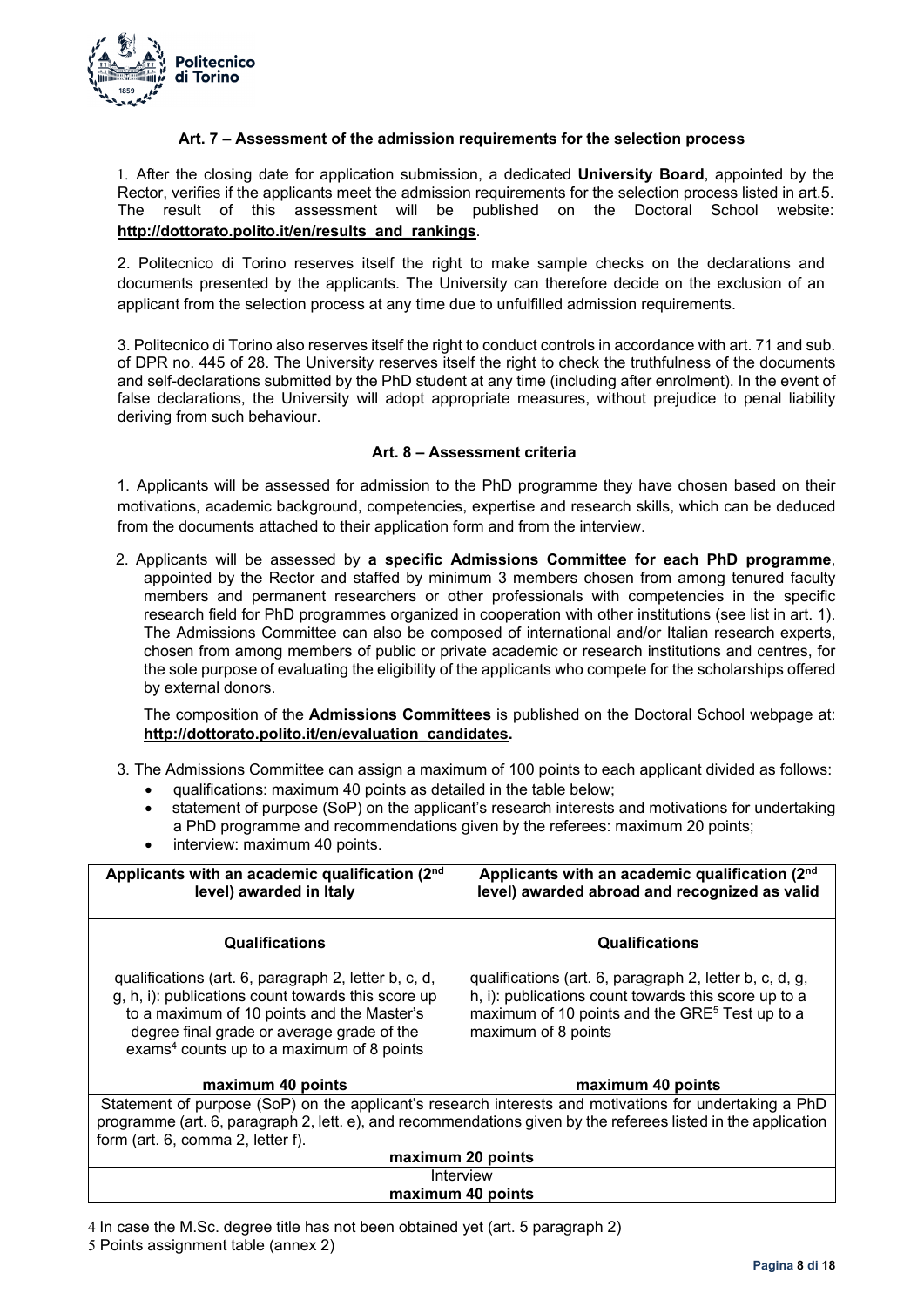

4. Applicants must score at least 40 points summing the scores obtained for their qualifications and statement of purpose/recommendation letters in order to be admitted to the interview.

The list of admitted applicants will be published on the Doctoral School website: **http://dottorato.polito.it/en/results\_and\_rankings**.

5. The interview aims to assess the applicant's professional and academic background, scientific and cultural interests, basic academic competencies required to undertake the PhD programme and carry out the research project related to a PhD scholarship with predefined research topic /PhD position offered in apprenticeship format, chosen by the applicant on the **Apply@polito.it** platform (art. 3, paragraph 3) or not chosen by the applicant but verified by the Committee during the interview.

6. Applicants who cannot attend the oral interview in person at Politecnico di Torino can ask the Admissions Committee to have a remote interview (videoconference) in accordance with the terms which will be specified when the interview timetable is published. In this case, applicants must specify their contact details which are going to be used by the Committee for the video call. They must also ensure that they will make use of a webcam to be identified.

Applicants must be available on the day of the interview in accordance with the timetable. The Committee and the applicant may arrange a time for the beginning of the interview. Applicants are required to prove their identity before the interview starts by showing the same identification document they attached to their application form.

Applicants will be excluded from the selection process if they do not provide their contact details, do not connect to the video call, are unavailable on the date/time of the interview or do not show their identification document. These grounds for exclusion are void if the applicant comes to Politecnico di Torino to attend the oral interview in person and shows a valid identification document. Politecnico di Torino is not liable for any technical problem which may hinder the remote interview.

7. Oral interviews, including remote interviews, are public.

8. The date, time and interview modalities for each applicant will be published on the Doctoral School web site **http://dottorato.polito.it/en/interviews** at least 5 days before the interview.

Applicants are required to check the above-mentioned website and attend the interview with a valid identification document without receiving any further personal invitation to the interview. Failure to attend the interview, both in person or remotely, entails the exclusion of the applicant from the selection process.

### **Art. 9 – Ranking lists**

- 1. At the end of the selection process, the Admissions Committee will draft the final merit ranking list of all applicants based on their individual scores. In case of equal ranking, the younger applicant will be chosen.
- 2. Only the applicants who score a minimum of 60/100 points will be considered eligible for admission to a PhD programme.
- 3. A conditional offer of admission will be made to eligible applicants who have not earned their Master's degree yet (see art. 5 paragraph 2), and/or have not submitted their English language certificate yet (see art. 5, paragraph 3) and/or are currently enrolled in an academic programme at another Italian/international university or research centre.
- 4. The Admissions Committee offers the Ph.D. scholarships/positions offered in apprenticeship format to the selected applicants taking into consideration the number of scholarships/positions available, the applicants' position on the ranking list, their cultural-scientific interests and eligibility to receive a scholarship with predefined research topic based on:
	- 1. the position of the applicants on the ranking list;
	- 2. for scholarships with predefined research topic: the position of the applicants on the ranking list up to the number of available positions, taking into account the assessment of the Admissions Committee on the academic background of each applicant. If the Admissions Committee does not offer some PhD scholarships/positions in apprenticeship format with predefined research topic to any applicant, or in the event of subsequent withdrawal of a PhD candidate from the programme, the number of PhD positions provided for in this Call will be reduced.
- 5. The documents of the selection process and the final merit ranking lists for admissions to each PhD programme (which include the final scores, positions on the ranking list, possible scholarship allocation to eligible applicants) must be approved by the Rector.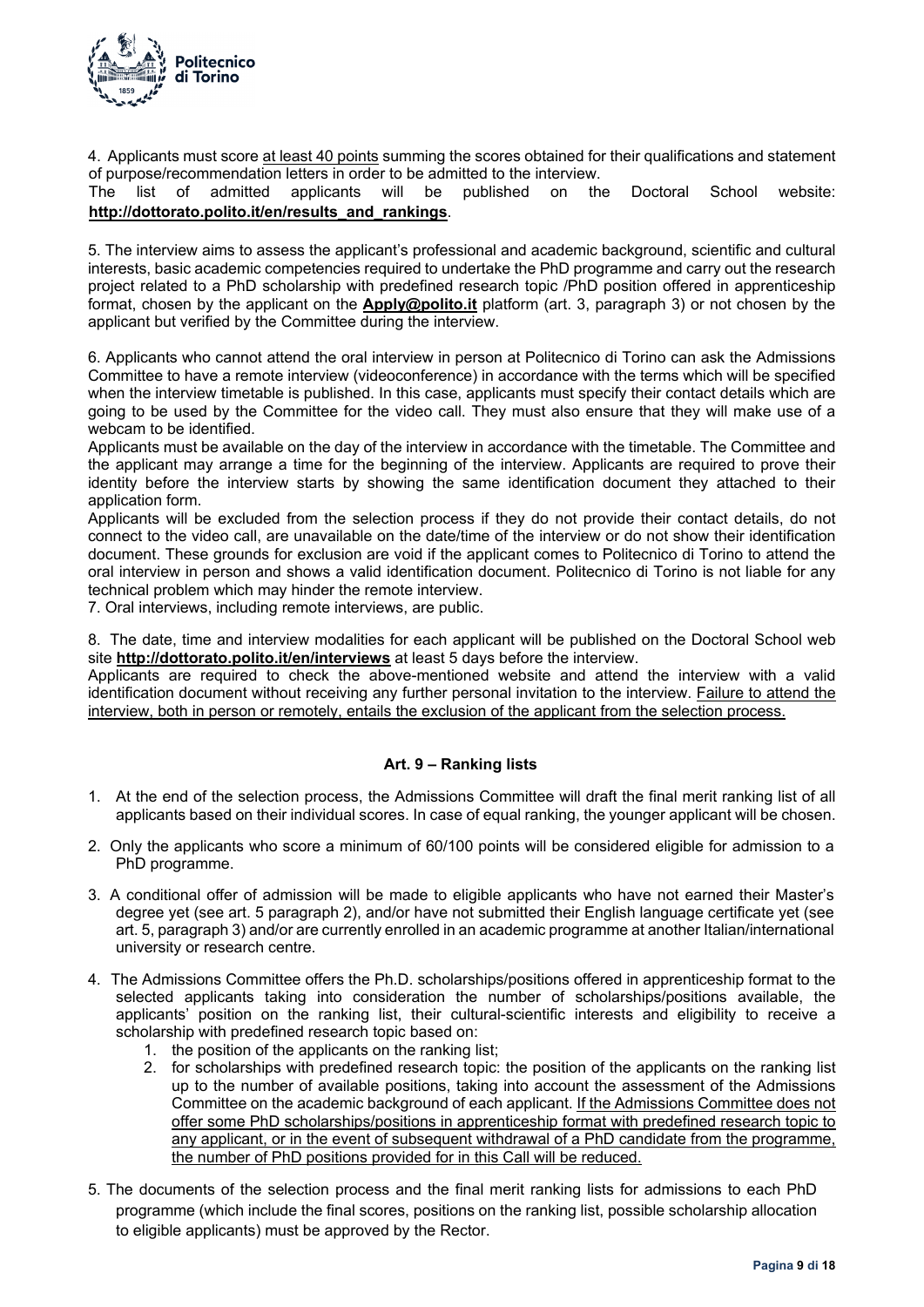

6. The final merit ranking lists with the names of the applicants who have been admitted to PoliTo PhD programmes will be published at: **http://dottorato.polito.it/en/results\_and\_rankings**. No personal messages will be sent to successful applicants. The publication of the ranking lists must be considered as the official notification of the results.

### **Art. 10 – Accepting an offer of admission or a scholarship**

1. Applicants who have been admitted to a PhD programme (including those who received a conditional offer of admission) are required to accept their offer of admission following the online procedure. They must also pay a **150,00 € fee** (not refundable in the event of subsequent withdrawal, see art. 11) which will be deducted from the general tuition fees (see art. 13). **Failure to accept the offer of admission before the deadlines entails that applicants lose their right to enrol in the PhD programme**. The deadlines are the following:

- 26<sup>th</sup> April 2022, for candidates admitted with PhD scholarships/positions offered in apprenticeship format in the first session;
- 28<sup>th</sup> April 2022, for candidates admitted without scholarship in the first session;
- 26<sup>th</sup> July 2022, for candidates admitted with PhD scholarships/positions offered in apprenticeship format in the second session;
- 28<sup>th</sup> July 2022, for candidates admitted without scholarship in the second session.

Scholarships that remain unassigned (including for implicit renunciation) at the end of the phase for online acceptance will be offered exclusively to PhD candidates without any scholarship (provided that they have accepted their offer of admission and are conveniently placed on the ranking list). For scholarships/positions in apprenticeship format with predefined research topic, decisions will also be based on the evaluation made by the Admissions Committee.

For the **third session**, admitted applicants do not need to accept their offer of admission. They will **directly enrol** in the PhD programme following the deadlines and instructions of art. 11.

2. Applicants who are on more than one ranking list must choose the PhD programme they want to enrol in (one choice only) and accept the offer of admission following the online procedure. This choice is irrevocable.

3. Applicants who scored at least 60/100 and request to be admitted within the number of available reserved positions (art. 2, paragraph 2) must contact the Doctoral School (scudo@polito.it) by the deadlines set forth in paragraph 1 of this article (28<sup>th</sup> April 2022 for the first session and 28<sup>th</sup> July 2022 for the second session), attaching the supporting documents required for reserved PhD positions.

4. Research fellows (*assegnisti di ricerca*) who are offered a PhD scholarship can choose between two options: a) renounce their research fellowship and accept the PhD scholarship; or, b) keep their research fellowship and do their PhD programme without a scholarship. Research fellows who have scored at least 60/100 and want to request admission within the number of available reserved positions (art. 2, paragraph 2) must contact the Doctoral School (scudo@polito.it) by the deadlines set forth in paragraph 1 of this article (28<sup>th</sup> April 2022 for the first session and 28<sup>th</sup> July 2022 for the second session), attaching the supporting documents required for reserved PhD positions.

5. Failure to accept an offer of admission by the deadlines and in accordance with the instructions provided in this Call implies that the applicant intends to declines his/her PhD offer and will be excluded by the programme for which he/she had applied.

#### **Art. 11 – Enrolling in a PhD programme**

1. All applicants admitted to a PhD programme who have accepted an offer of admission must enrol in the programme starting **from 4th October 2022 and strictly by 15th November 20226**. Renunciation of the PhD position (including implicit renunciation) entails permanent exclusion from the admission process.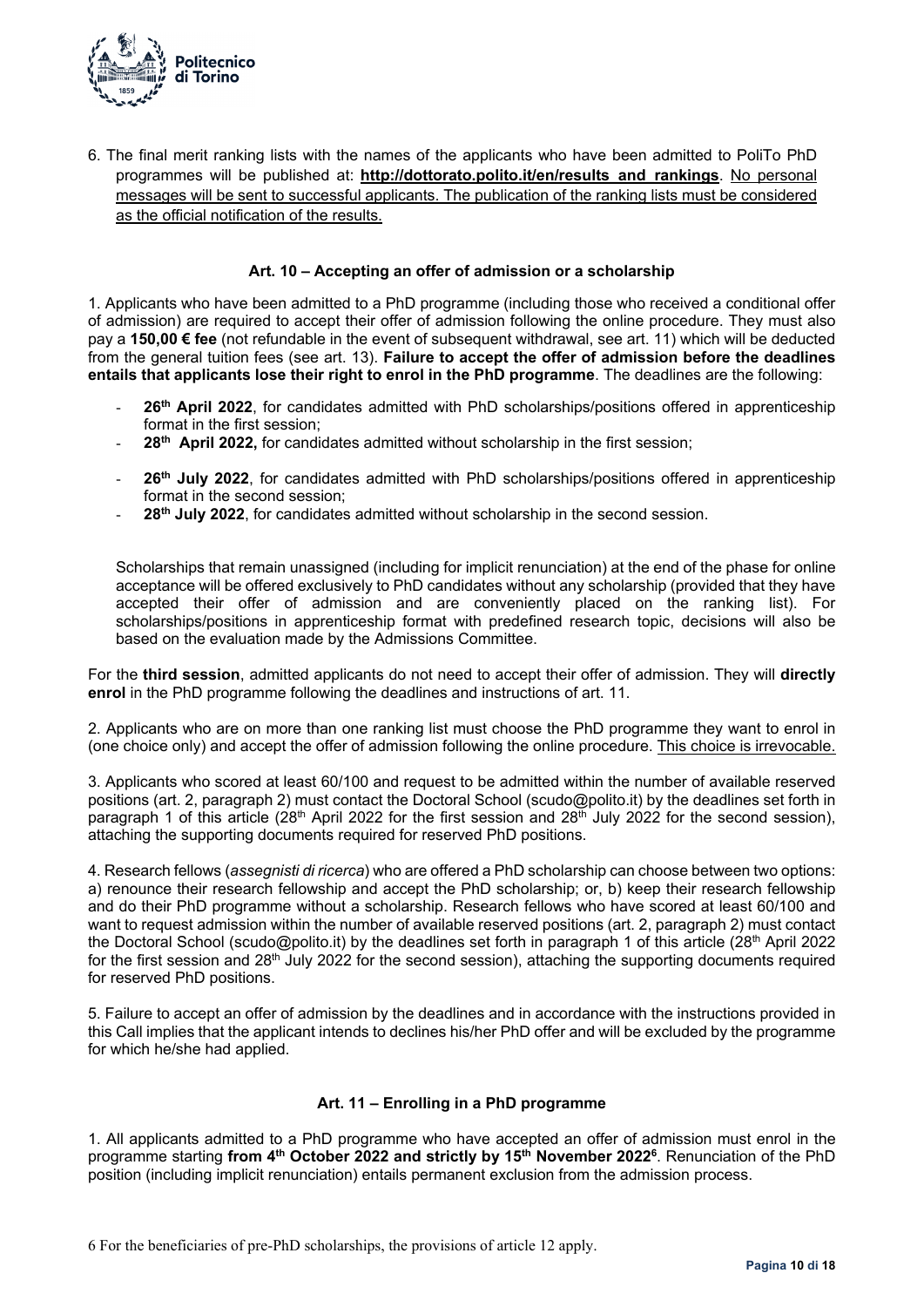

2. The enrolment process is divided into two phases and it is completed upon completion of both phases.

### **First phase: online enrolment to be completed strictly by 31st October 2022**

Applicants must enrol online on the **Apply@polito** platform and simultaneously pay the tuition fees referred to in article 13.

Applicants admitted **"with condition"** (art. 9 paragraph 3) can enrol online before the deadlines set out in paragraph 1, only after dropping the provisional condition, in particular:

- applicants who earn their second-level<sup>7</sup> degree after the deadlines for application submission (art.  $6$ ) must enter<sup>8</sup> the data of their qualification, clearly specifying the grade, date and place of degree conferral.
- applicants who earn their English language certificate after the deadlines for application submission (art. 6) must enter the data of their certificate, clearly specifying the grade, date and place of conferral.
- applicants who are enrolled in another PhD programme, Bachelor's or Master's degree programme, first or second-level Specializing Master's programme, Posta graduate school (without prejudice to the provisions of art. 7 of Ministerial Decree 226/2021) at another Italian/foreign university or research centre must declare that they have withdrawn from that programme;

### Second phase: enrolment at the Doctoral School by 8<sup>th</sup> November 2022:

At the end of the online enrolment process, the system will provide an appointment (date and time) with the offices of the Doctoral School for the second phase of the enrolment process. The applicant must come to the Doctoral School with:

- a) a photocopy of the identity card or passport;
- b) original English language certificate, as required by art. 5, par. 3;

Applicants with a non-Italian Master's degree must also present:

c) original GRE® General Test certificate (except for applicants who have entered the code of Politecnico di Torino among the Recipients, as indicated in art. 6, par. 2, letter g);

d) original Master's degree and transcript of records written in one of the languages indicated in art. 5 par.  $4^9$ .

The enrolment process ends with the delivery of the Polito Smart Card to the PhD candidate.

In the event that the PhD candidate cannot be in Turin by  $8<sup>th</sup>$  November to complete the second phase of the enrolment process in person, he/she must promptly inform the Doctoral School and provide a duly justified request to complete the second phase of the enrolment process from a remote location. **The remote completion of the second phase of the enrolment process** will take place **between 10 and 15 November 2022 through the Virtual Desk** with prior appointment. This procedure does not allow the delivery of the Smart Card.

3. Enrolment must be completed no later than **15th November 2022**, under penalty of exclusion from the admission process.

4. PhD candidates who have completed the second phase of the enrolment process through the Virtual Desk, are enrolled **with condition and must present themselves** at the Doctoral School for the submission of their documents by **31st January 2023. Failure to arrive in Turin and submit the required documents by the deadline** implies that the PhD candidates give up their PhD position.

5. As a general rule, the scholarship is paid to the PhD candidate upon full completion of the enrolment process and after arrival at Politecnico di Torino. In consideration of the current health crisis and related travel restrictions, Politecnico can pay the scholarship also to the PhD candidates who attend the programme remotely, provided that they have a written authorization signed by the PhD Supervisor and by the Programme Coordinator. In any case, payment can only take place after the PhD candidate has entered his/her bank details on the Teaching Portal (a personal bank account or an account of which he/she is a joint holder).

<sup>7</sup> The degree awarded by Italian universities is considered valid only if obtained with a minimum grade of 95/110 (Article 5, paragraph 2), under penalty of permanent exclusion from the PhD programme.

<sup>8</sup> For candidates with a Master's degree awarded by Politecnico di Torino, data are automatically updated.

<sup>9</sup> EU candidates can use a self-certification (see Annex 3).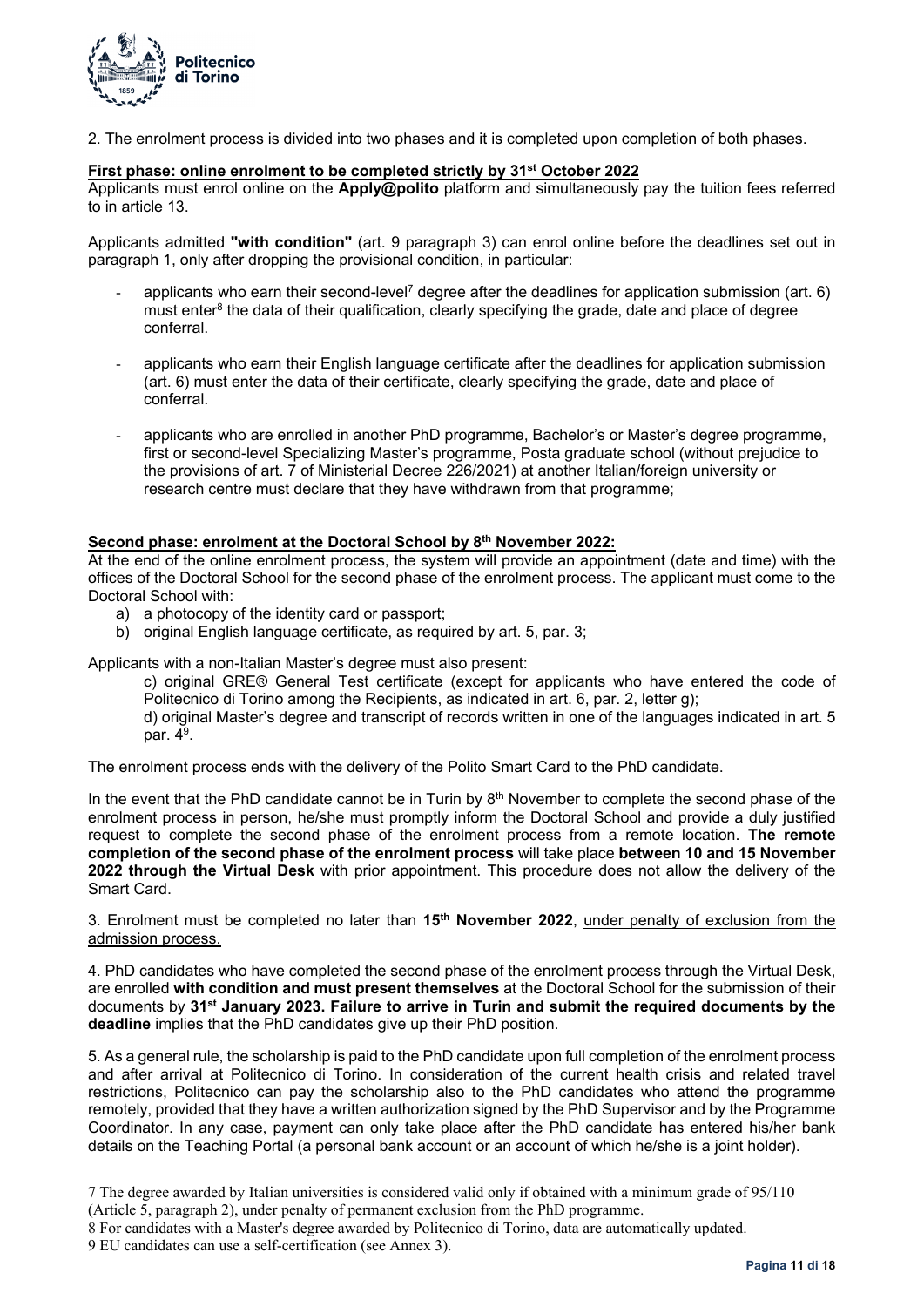

6. Scholarships that remain unassigned (including for implicit renunciation) after the enrolment deadline will be offered to PhD candidates without any scholarship (provided that they have accepted their offer of admission in compliance with art. 10 and are conveniently placed on the ranking list). For scholarships/positions in apprenticeship format with predefined research topic, decisions will also be based on the evaluation of the applicant made by the Admissions Committee.

7. PhD candidates who are currently working must submit a declaration on their work activities to the Doctoral<br>School by 15<sup>th</sup> November 2022, using the form available at School **by 15th November 2022**, using the form available at **http://dottorato.polito.it/en/enrolling\_with\_scholarship**

and **http://dottorato.polito.it/en/enrolling\_without\_scholarship.** 

**These candidates are enrolled in the programme with condition**.

### **Art. 12 – Pre-PhD scholarships for candidates who are offered a fully-funded PhD position in the first session**

1. Pre-PhD scholarships are reserved to candidates who are offered a fully-funded PhD position (with scholarship) in the first session.

2. Pre-PhD scholarships for year 2022 amount to  $\epsilon$  1.150,00 per month and are offered for a maximum of six months before the PhD programme officially begins (1<sup>st</sup> November 2022).

There are three different starting periods for these scholarships: 1<sup>st</sup> May 2022, 1<sup>st</sup> June 2022 or 1<sup>st</sup> September 2022.

All PhD programmes have a 3-year duration, from 1<sup>st</sup> November 2022 to 31<sup>st</sup> October 2025.

3. The mandatory requirements to receive a pre-PhD scholarship are the following:

- being offered a fully-funded PhD position with scholarship in the first session;
- meeting all the requirements for admission to the selection process (Master's degree and English language certificate);
- accepting the offer of admission and the scholarship in the first session by the deadlines set forth in art. 10, par. 1;
- submitting the request for the activation of the scholarship to the Doctoral School, ensuring one's presence and availability for the entire duration of the scholarship;
- having the approval of the faculty member who supervises the research project, who may not be the PhD candidate's Supervisor;
- enrolling in the PhD programme in accordance with the instructions and deadlines that will be given to the pre-PhD scholarship recipients by the Doctoral School. PhD candidates who are working on the date of enrolment must submit a specific declaration (see art.11, par. 7) to the Doctoral School.

4. PhD candidates are required to carry out their research project on a continuous basis at Politecnico di Torino, or outside the university if authorised by the Academic Board of the PhD programme.

5. PhD candidates who receive a pre-PhD scholarship but do not start the PhD programme are required to refund the instalments of pre-PhD scholarship to Politecnico.

### **Art. 13 – Tuition fees**

1. PhD candidates must pay a fee, which includes the premium for accident insurance, revenue stamp and Regional tax for the Right to University Education – Edisu. This fee will not be refunded under any circumstances.

2. More details on the amount referred to in paragraph 1 will be available in the Tuition Fee Guide for a.y. 2022/2023, which will be approved by the Academic Bodies of Politecnico di Torino and published at: **https://didattica.polito.it/tasse\_riduzioni/en/home.**

3. PhD candidates who are regularly enrolled in the 38<sup>th</sup> cycle and have taken the GRE Test will receive a € 200 reimbursement, as decided by the Board of Governors in its meeting held on 29<sup>th</sup> November 2017.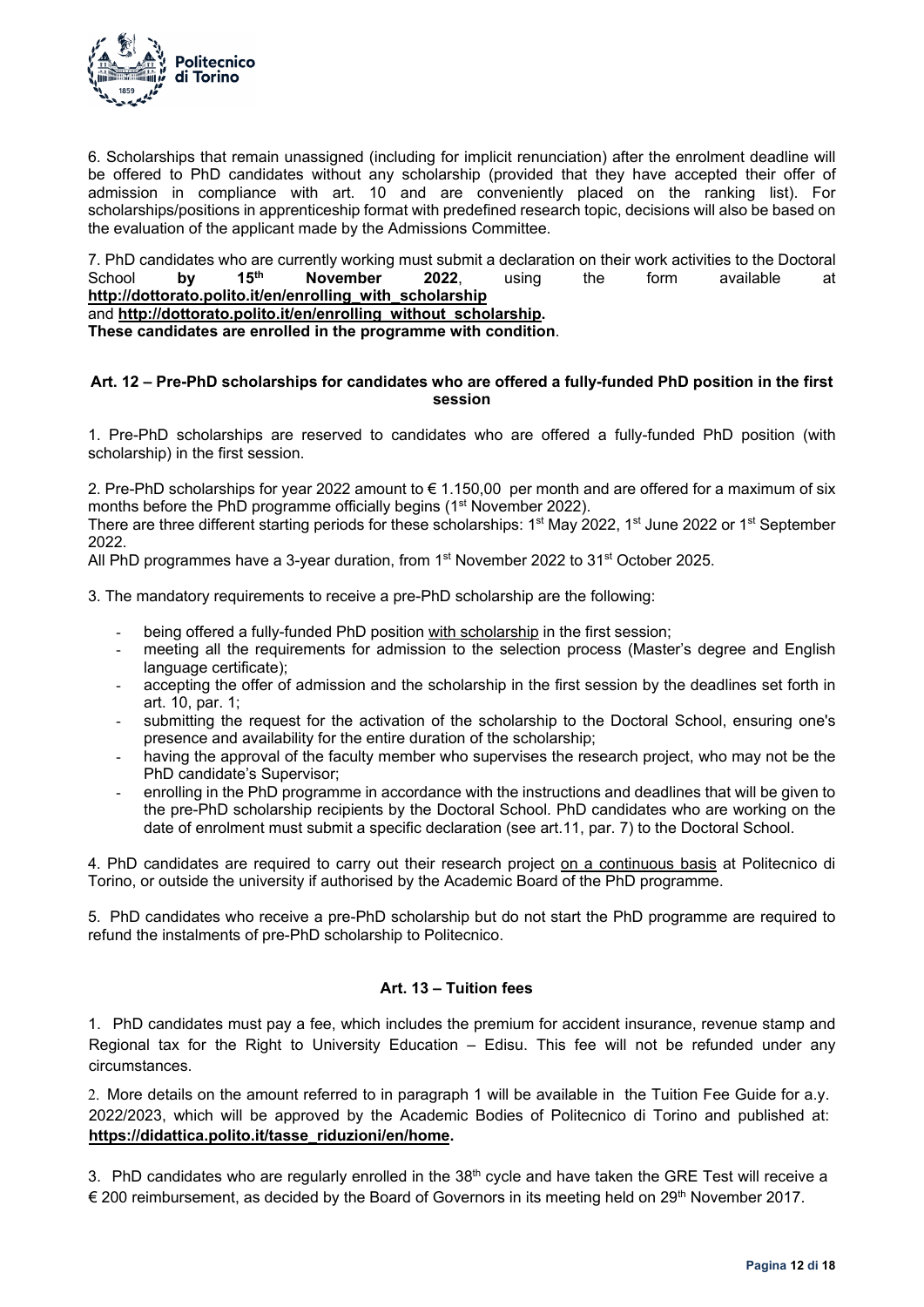

### **Art. 14 – Rights and responsibilities of PhD candidates**

1. Attending a PhD programme requires exclusive and full-time commitment. PhD candidates are required to attend classes full-time and conduct their study and research activities in their Department and in compliance with the Call for applications, the Regulations for PhD Program and the terms established by the Academic Board of the programme.

2. Enrolment in a PhD programme is not compatible with enrolment in any other PhD programme at another Italian/international university or research centre (with the exception of co-tutelle agreements), nor with enrolment in any Bachelor's and Master's degree programme, 1<sup>st</sup> and 2<sup>nd</sup> level Specializing Master's programme and/or Graduate School, except for Medical Graduate School, in accordance with art. 7 of DM 226/2021.

3. Civil servants admitted to a PhD programme are placed on unpaid special leave for study purposes from the beginning of the PhD programme and for its entire duration, if this is compatible with the needs of the employer (Public Administration). During this period, they may receive a scholarship. In the event that civil servants are admitted to a PhD programme without any scholarship – or if they renounce it – they are placed on special leave but keep their salary and social security contributions from the employer. In this case, if they resign from office within two years from the date of PhD degree conferral, they must refund their salaries (received during the entire duration of the PhD programme) to their employer.

Civil servants who already hold a PhD degree or have been enrolled in a PhD programme with special leave from work for at least one academic year do not have the right to be placed on paid or unpaid special leave.

4. Non-EU nationals are required to comply with the norms on entry visa and residence permit.

### **Art. 15 – Processing of personal data**

1. In accordance with the General Data Protection Regulation (EU Regulation 2016/679) and the "Code regarding the protection of personal data" (Legislative Decree No. 196 of 30th June 2003 and further amendments) personal data will be processed by Politecnico di Torino in pursuit of its institutional aims and in accordance with the transparency purposes imposed by the law. The processing of personal data is based on the principles of correctness, lawfulness and relevance of purposes. More information on the processing of personal data is available at: **https://didattica.polito.it/privacy/index\_en.html.** 

2. Access to all documents is allowed in the forms provided for by current legislation.

### **Art. 16 – Governing laws and final provisions**

1. For all matters not expressly provided for in this Call, reference is made to the relevant governing laws and regulations available at: **http://dottorato.polito.it/en/legislation**, in particular:

- Ministerial Decree No. 226 of 14<sup>th</sup> December 2021;
- Politecnico di Torino Regulations on Doctoral programmes.

2. The present Call is announced on the Euraxess European website, on the website of the Italian Ministry for University and Research (MUR). It is also published on the website of the Doctoral School **http://dottorato.polito.it/en/call\_for\_applications**. Possible amendments and modifications will be announced on this webpage.

3. Politecnico reserves itself the right to adjust and/or modify both the present Call for application and the Regulations on Doctoral programmes (in compliance with art. 17, par. 3 of DM no. 226/2021). Possible changes and amendments will be published on the website of the Doctoral School http://dottorato.polito.it/en/call\_for\_applications .

- 4. The person responsible for the admissions process is the Head of the Graduate Studies Service of Politecnico di Torino.
- 5. Any requests for information may be sent using the Ticketing Support System that is accessible following the the procedure illustrated at **https://didattica.polito.it/segreteria/contatta/en/phd\_scuolespecializzazione.html** where the answers to the most frequently asked questions (FAQ) are also available.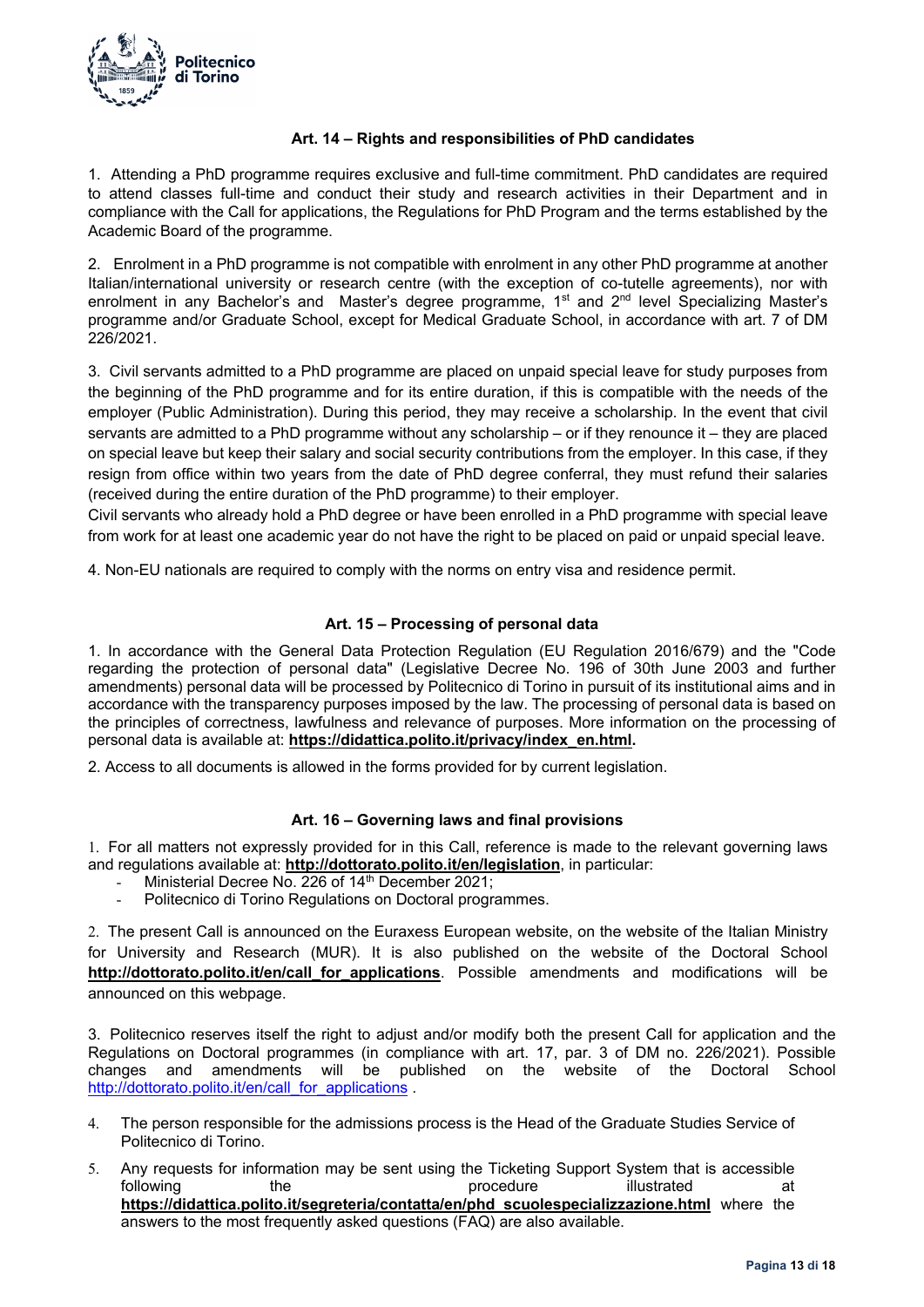

# **POLITO-PHD-CHINA Project**  reserved for Chinese citizenship candidates

In order to attract a higher number of Chinese candidates with scholarships funded by third parties and to foster the existing cooperation with Chinese universities, Politecnico di Torino reserves up to 17 PhD positions to Chinese citizens, as detailed below:

### **FIRST SESSION**

### **12 PhD positions reserved to Chinese citizens benefitting from a scholarship funded by the China Scholarship Council (CSC).**

Candidates who are considered eligible for admission to Politecnico at the end of the selection process will receive a pre-admission letter that they need to attach to their application for the CSC. They will be admitted to the PhD program at Politecnico di Torino **only if** they are beneficiaries of a CSC scholarship.

These candidates will also receive additional financial support from Politecnico di Torino so that the total amount of their scholarship (CSC scholarship + Polito financial support) will match the standard amount for PhD scholarships at Politecnico di Torino (art. 3).

**The deadline for application submission, exclusively on the online Apply@polito platform, is 28th February 2022 at 12:00 (noon - CET).** 

### **FIRST AND SECOND SESSION**

**5 PhD positions reserved to Chinese citizens who have a Master's degree awarded by a Chinese university and are beneficiaries of a scholarship funded by the Southern University of Science and Technology (Sustech).** 

These PhD candidates will conduct their research project for 18 months at PoliTo and for 18 months at Sustech, under the supervision of a Tutor in each University. Sustech internally pre-selects a shortlist of candidates who can participate in this call for applications.

### **The deadline for application submission, exclusively on the online Apply@polito platform, is 28th February 2022 at 12:00 (noon - CET) for the first session and 1st June 2022 at 12:00 (noon – CET) for the second session.**

 "POLITO-PHD-CHINA" applicants must follow the **"first session" selection procedure**, detailed in this Call, and submit the documents listed in art. 6.

Please note that:

- During the online application process, applicants are required to select the **"Project POLITO PHD - CHINA"** and must choose one or two PhD programmes they are interested in (maximum 2 options);
- The GRE® General Test is not required for POLITO-PHD-CHINA applicants;
- Applicants must earn their Master's degree by 31<sup>st</sup> October 2022:
- Applicants must specify the contact details of a Politecnico faculty member who has accepted to be their PhD Supervisor in case of admission.

A specific University Board selected by the Rector will evaluate the POLITO-PHD-CHINA applicants taking into consideration their motivations, academic background, skills, experience and research ability, which can be deduced from the documents attached to their application form and from the mandatory interview (art. 8). The Board will also decide which PhD programme the applicant will be admitted to.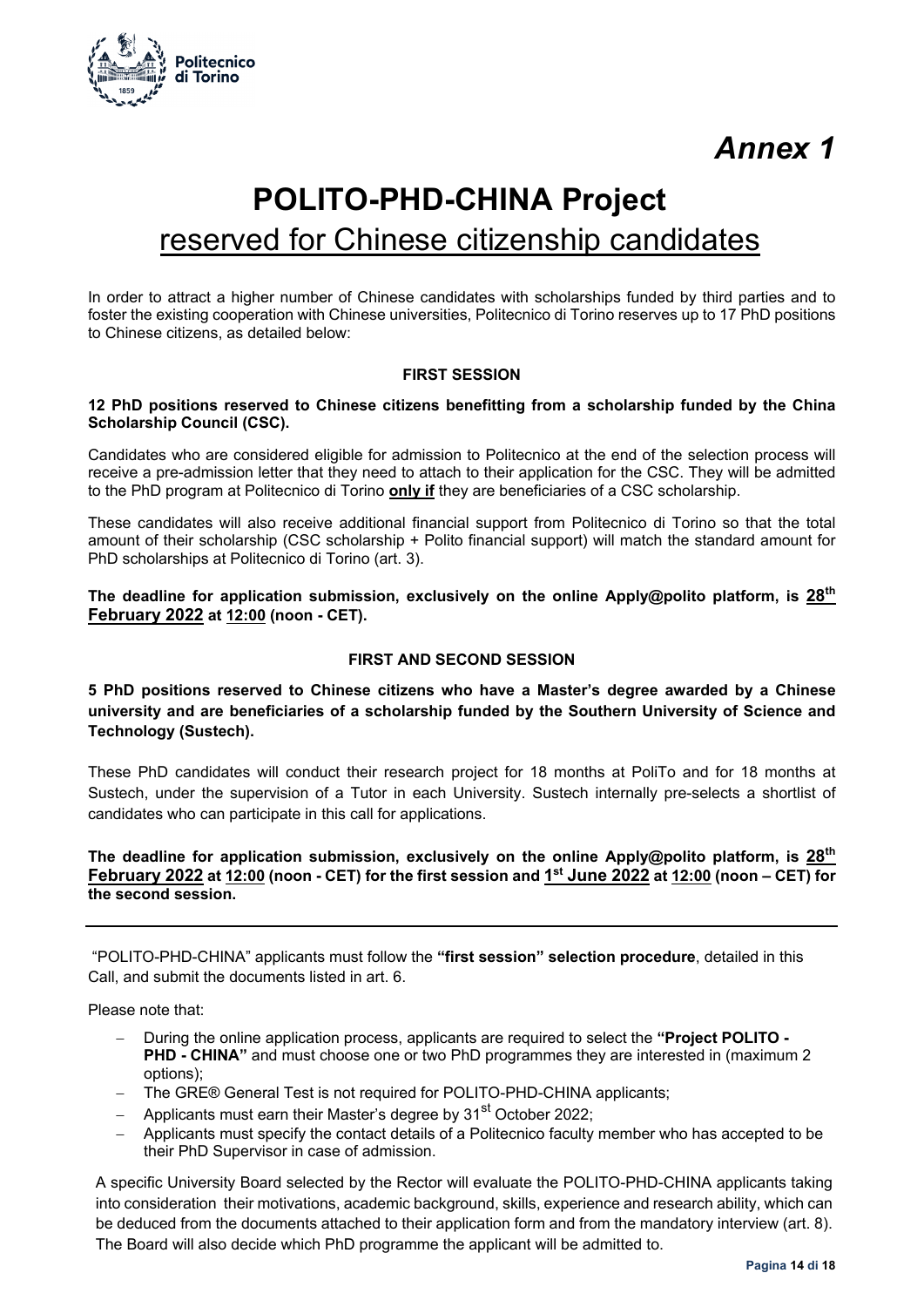

### **POLITO for REFUGEES project**  reserved to candidates with international protection **(Scholarships funded by the Molino family legacy)**

**In order to promote solidarity and support actions in favour of students with international protection (with refugee status or beneficiaries of subsidiary protection), Politecnico di Torino reserves up to 2 PhD positions to candidates with international protection (with refugee status or beneficiaries of subsidiary protection) who have second-level academic degree earned in Italy or abroad valid for admission to a PhD programme.** 

### **SECOND SESSION**

**2 fully-funded PhD positions (with scholarship) reserved to candidates with international protection (with refugee status or beneficiaries of subsidiary protection) who have a second-level academic qualification earned in Italy or abroad valid for admission to a PhD programme.** 

#### **For application submission within the Project "POLITO FOR REFUGEES" applicants must submit the following documents exclusively on the Apply@polito platform by 1st June 2022 at 12:00 (noon - CET):**

- Bachelor's degree (first-level degree), with grade, date and place of degree conferral and with a local declaration of value, or CIMEA certificate, issued free of charge to individuals with international protection.

- Master's degree (second- level degree), with grade, date and place of degree conferral and with local declaration of value, or CIMEA certificate, issued free of charge to individuals with international protection.

- Transcript of records of the exams taken during the entire university path, with grade, date and place.

#### **Applicants who do have any document certifying their academic degree need to submit the European Qualifications Passport for Refugees, as proof of their qualifications. For more information, visit the CIMEA website at: http://www.cimea.it/it/servizi/procedure-di-riconoscimentodei-titoli/riconoscimento-titoli-dei-rifugiati.aspx**

 - Number and date of the document attesting to the status of beneficiary of international protection, as well as the authority that issued it;

- Number and date of issuance of the residence permit and the *Questura* that issued it;

- A brief report (in English) on the scientific interests and motivations to carry out the PhD programme related to the research topics of the PhD programme chosen by the applicant.

- Indicate the names of 2 referees, one of whom should preferably be a professor at Politecnico di Torino.

#### Please note that:

- you can select up to **a maximum of n. 2 PhD programmes;** 

- the GRE® general test is not mandatory for the "POLITO FOR REFUGEES" project;

- the IELTS test with a minimum score of 5.0 or equivalent is not mandatory for the "POLITO FOR REFUGEES" project

- applicants must earn their Master's degree or equivalent degree no later than 31<sup>st</sup> October 2022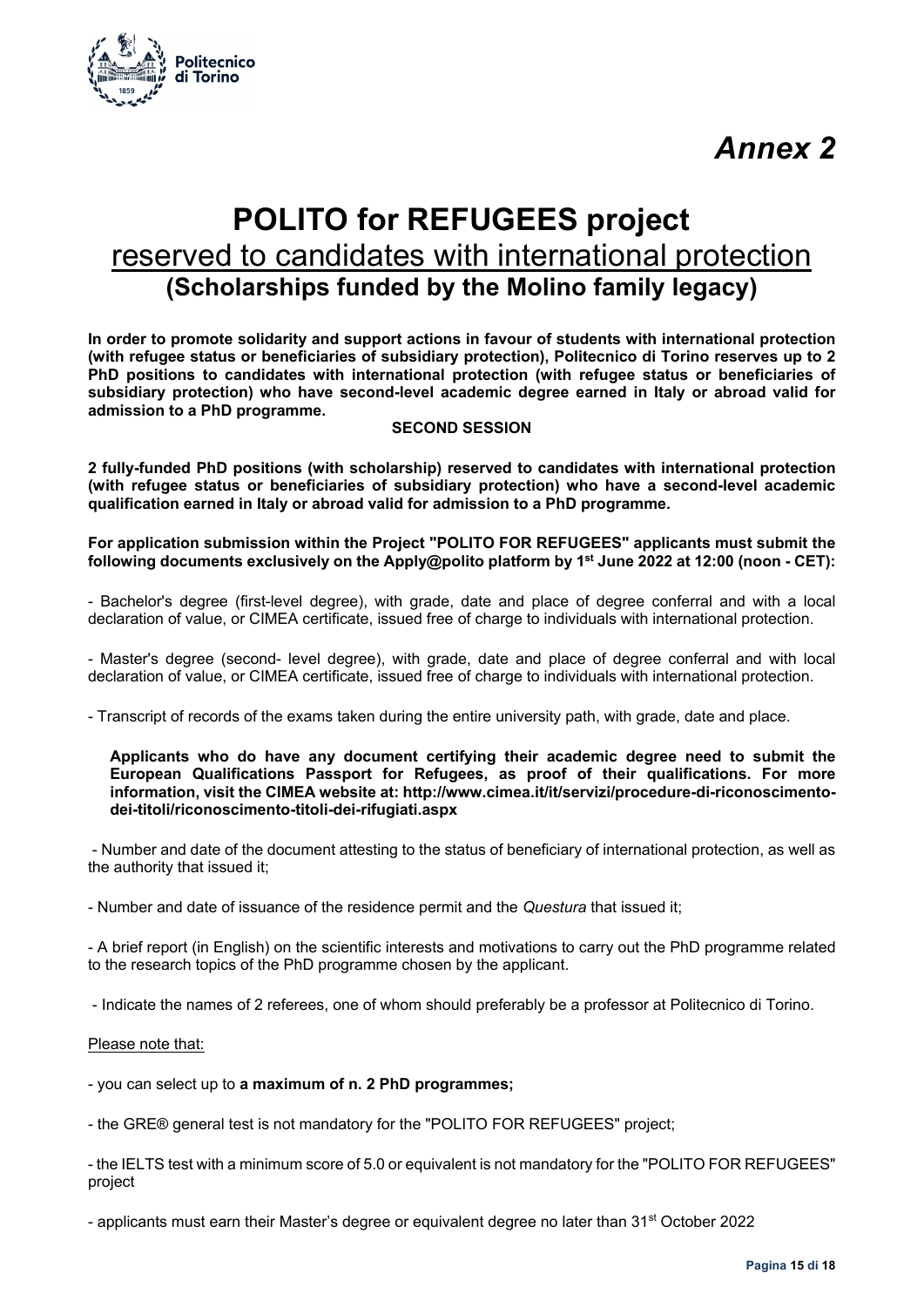

### **Selection process**

A specific University Committee appointed by the Rector will evaluate the applications based on the applicants' motivations, academic background, skills, experience and research ability, which can be deduced from the documents attached to the application and from a mandatory interview.

The Committee will also ascertain the applicants' knowledge of the English language and decide on the PhD programme which will be assigned to the applicants.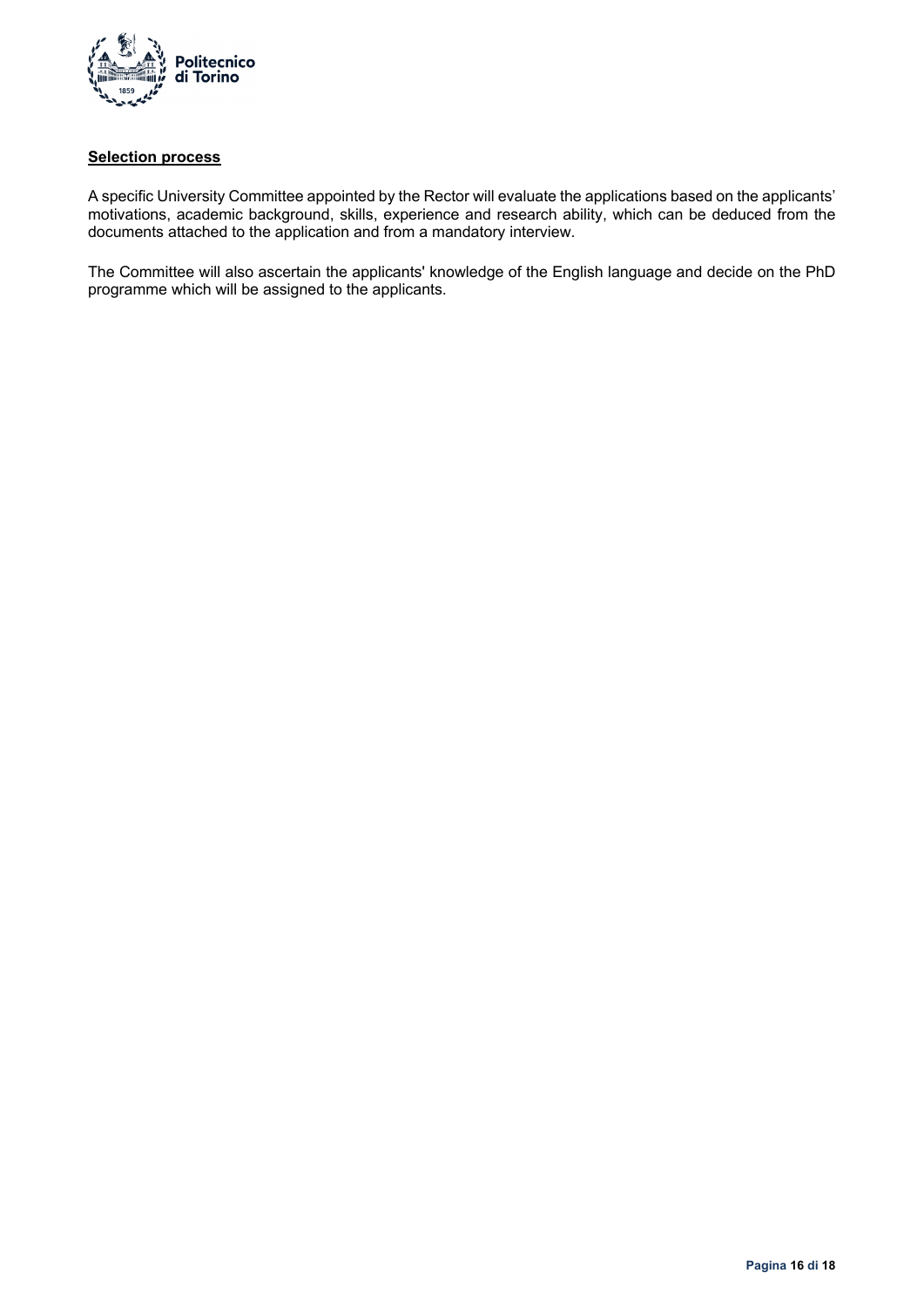

### **Evaluation of the Graduate Record Examinations (GRE)**

**How points are assigned based on the score (percentage) obtained by applicants in the GRE Test:** 

| <b>Percentile</b>   | <b>Points</b> |
|---------------------|---------------|
|                     |               |
| More than 75%       | 8             |
| between 70% and 74% |               |
| between 60% and 69% | 6             |
| between 50% and 59% | 5             |
| between 40% and 49% | 4             |
| between 30% and 39% | 3             |
| between 20% and 29% | 2             |
| between 0% and 19%  |               |
| ΝS                  |               |

### **GRE Test weighing formula for each test section:**  *GRE = a1 \* ind1 + a2 \* ind2 + a3 \* ind3*

Where "a1, a2, a3" are the weights indicated in the table below and "ind1, ind2, ind3" are the points assigned to the three indicators, according to the percentage obtained by the applicant.

### **Weights assigned to each section of the GRE Test:**

| <b>PhD Programme</b>                        | <b>Verbal Reasoning</b> | Quantitative          | <b>Analytical</b> |
|---------------------------------------------|-------------------------|-----------------------|-------------------|
|                                             | (VR)                    | <b>Reasoning (QR)</b> | Writing (AW)      |
|                                             | a1                      | a2                    | a3                |
| Architecture, History and Project           | 0,39                    | 0,22                  | 0,39              |
| <b>Architectural and Landscape Heritage</b> | 0,33                    | 0,33                  | 0,33              |
| <b>Bioengineering and Medical-Surgical</b>  |                         |                       |                   |
| <b>Sciences</b>                             | 0,45                    | 0,45                  | 0,1               |
| Energetics                                  | 0,25                    | 0,5                   | 0,25              |
| Physics                                     | 0,4                     | 0,4                   | 0,2               |
| Management, Production and Design           | 0,2                     | 0,6                   | 0,2               |
| <b>Aerospace Engineering</b>                | 0,25                    | 0,5                   | 0,25              |
| <b>Chemical Engineering</b>                 | 0,5                     | 0,5                   | $\Omega$          |
| <b>Civil and Environmental Engineering</b>  | 0,33                    | 0,33                  | 0,33              |
| Electrical, Electronics and Communications  | 0,33                    | 0,33                  | 0,33              |
| Engineering                                 |                         |                       |                   |
| <b>Computer and Systems Engineering</b>     | 0,33                    | 0,33                  | 0,33              |
| <b>Mechanical Engineering</b>               | 0,2                     | 0,6                   | 0,2               |
| Pure and Applied Mathematics                | 0,4                     | 0,4                   | 0,2               |
| Metrology                                   | 0, 15                   | 0,6                   | 0,25              |
| Materials Science and Technology            | 0,33                    | 0,33                  | 0,33              |
| Urban and Regional Development              | 0,33                    | 0,33                  | 0,33              |